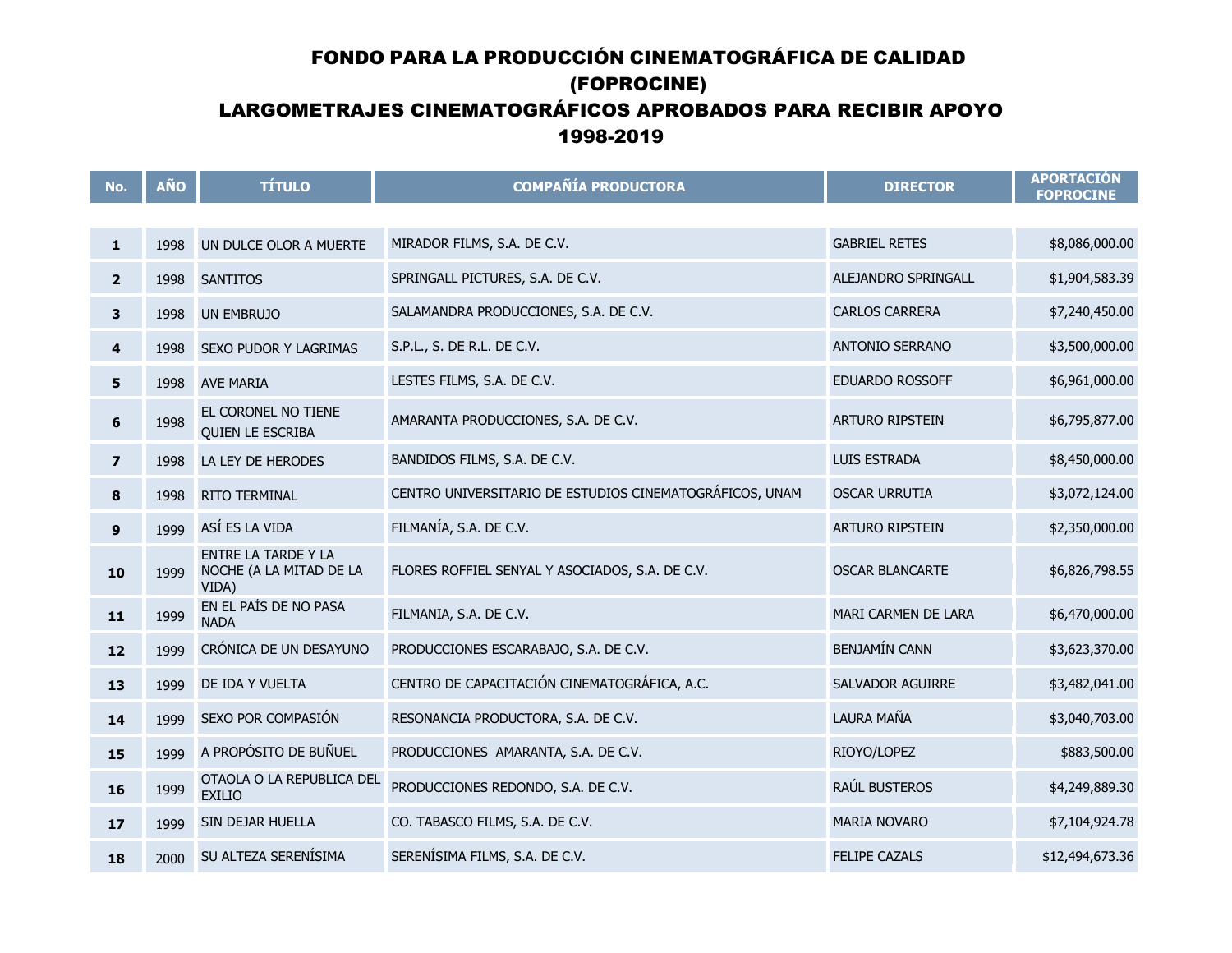| No. | <b>AÑO</b> | <b>TÍTULO</b>                                    | <b>COMPAÑÍA PRODUCTORA</b>                   | <b>DIRECTOR</b>        | <b>APORTACIÓN</b><br><b>FOPROCINE</b> |
|-----|------------|--------------------------------------------------|----------------------------------------------|------------------------|---------------------------------------|
|     |            |                                                  |                                              |                        |                                       |
| 19  | 2000       | PERFUME DE VIOLETAS                              | PRODUCCIONES TRAGALUZ, S.A. DE C.V.          | <b>MARYSE SISTACH</b>  | \$4,076,051.86                        |
| 20  | 2000       | LAS CARAS DE LA LUNA                             | PRODUCCIONES ARTE NUEVO, S.A. DE C.V.        | <b>GUITA SCHYFTER</b>  | \$5,715,432.11                        |
| 21  | 2000       | DE LA CALLE                                      | TIEMPO Y TONO FILMS, S.A. DE C.V.            | <b>GERARDO TORT</b>    | \$2,500,000.00                        |
| 22  | 2000       | <b>CORAZONES ROTOS</b>                           | PRODUCCIONES VOLCÁN, S.A. DE C.V.            | RAFAEL MONTERO         | \$3,723,147.42                        |
| 23  | 2000       | UN MUNDO RARO                                    | C.U.E.C - U.N.A.M.                           | <b>ARMANDO CASAS</b>   | \$3,000,000.00                        |
| 24  | 2000       | DEMASIADO AMOR                                   | ARTÍFICE PRODUCCIONES, S.A. DE C.V.          | <b>ERNESTO RIMOCH</b>  | \$5,949,496.88                        |
| 25  | 2000       | ESCRITO EN EL CUERPO DE<br>LA NOCHE              | GOUKINE, S.A. DE C.V.                        | JAIME H. HERMOSILLO    | \$4,150,000.00                        |
| 26  | 2000       | <b>SERES HUMANOS</b>                             | CENTRO DE CAPACITACIÓN CINEMATOGRÁFICA, A.C. | <b>JORGE AGUILERA</b>  | \$3,940,404.00                        |
| 27  | 2000       | <b>OTILIA RAUDA</b>                              | ALAMEDA FILMS, S.A.                          | <b>DANA ROTBERG</b>    | \$6,999,416.90                        |
| 28  | 2000       | EL GAVILÁN DE LA SIERRA                          | JUAN ANTONIO DE LA RIVA                      | JUAN A. DE LA RIVA     | \$5,574,841.80                        |
| 29  | 2000       | <b>UNA DE DOS</b>                                | RESONANCIA PRODUCTORA, S.A. DE C.V.          | MARCEL SISNIEGA        | \$2,975,000.00                        |
| 30  | 2000       | ACOSADA (ANTES DE PIEL DE<br>VÍBORA)             | ORBITUM, S.A. DE C.V.                        | MARCELA FDEZ. VIOLANTE | \$4,123,134.00                        |
| 31  | 2000       | <b>VERA</b>                                      | ARROBA FILMS, S.A. DE C.V.                   | FRANCISCO ATHIÉ        | \$9,513,124.00                        |
| 32  | 2000       | <b>CUENTO DE HADAS PARA</b><br>DORMIR COCODRILOS | MALAYERBA PRODUCCIONES, S.A. DE C.V.         | IGNACIO ORTIZ          | \$4,239,823.39                        |
| 33  | 2001       | <b>VIVIR MATA</b>                                | TITÁN PRODUCCIONES S. DE R.L. DE C.V.        | NICOLÁS ECHEVARRÍA     | \$5,536,961.28                        |
| 34  | 2001       | DE QUÉ LADO ESTÁS?<br>(ANTES FRANCISCA)          | PRODUCCIONES ODEÓN, S.A DE C.V.              | EVA LÓPEZ-SÁNCHEZ      | \$3,116,400.00                        |
| 35  | 2001       | <b>CIUDADES OSCURAS</b>                          | VENENO PRODUCCIONES, S.A. DE C.V.            | FERNANDO SARIÑANA      | \$5,657,947.45                        |
| 36  | 2001       | EL MISTERIO DEL TRINIDAD                         | GARCÍA AGRAZ Y ASOCIADOS, S.A. DE C.V        | JOSÉ LUIS GARCÍA AGRAZ | \$6,963,100.00                        |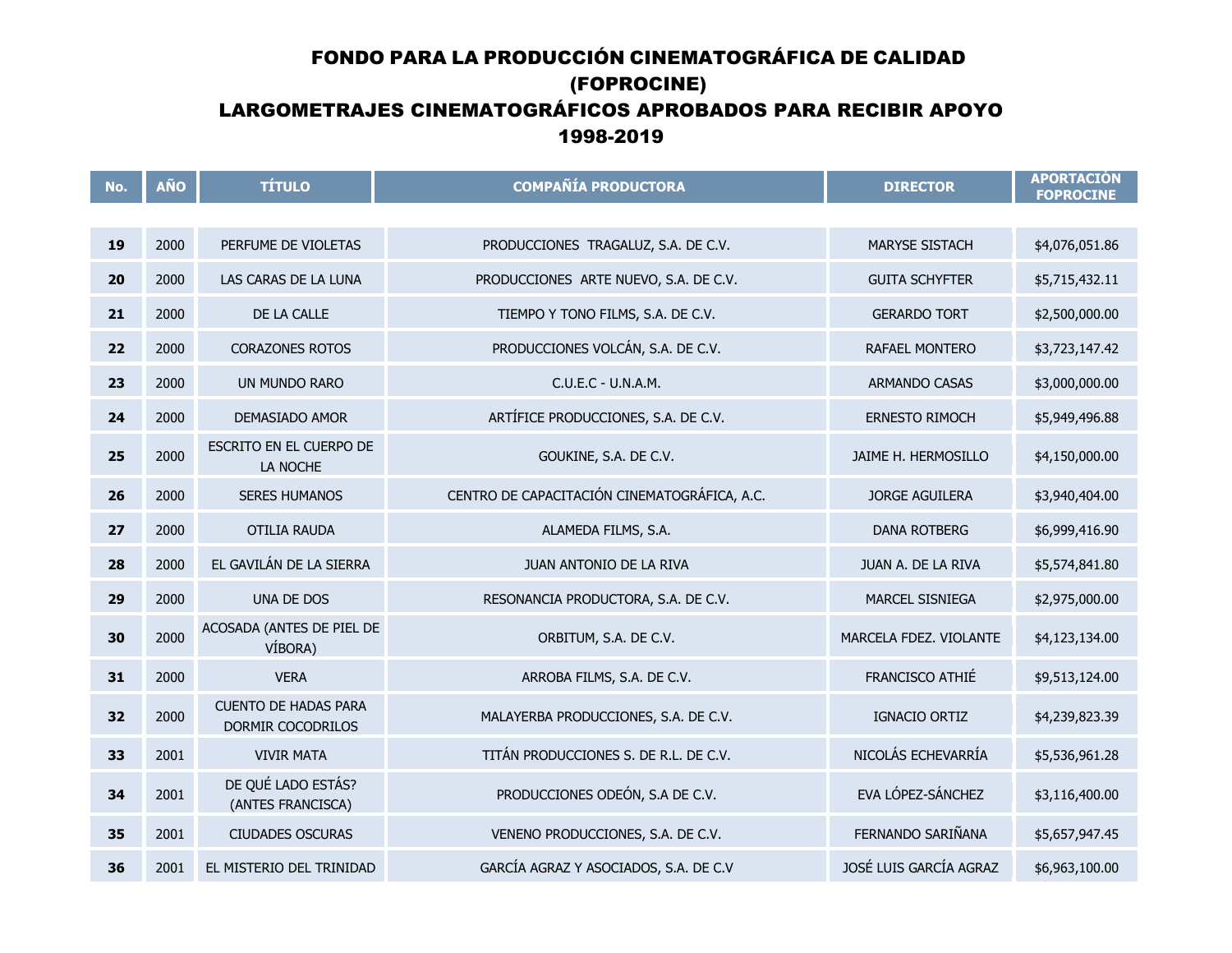| No. | <b>AÑO</b> | <b>TÍTULO</b>                                                        | <b>COMPAÑÍA PRODUCTORA</b>                              | <b>DIRECTOR</b>          | <b>APORTACIÓN</b><br><b>FOPROCINE</b> |
|-----|------------|----------------------------------------------------------------------|---------------------------------------------------------|--------------------------|---------------------------------------|
|     |            |                                                                      |                                                         |                          |                                       |
| 37  | 2001       | LA VIRGEN DE LA LUJURIA<br>(ANTES CAFÉ CORTADO)                      | PRODUCCIONES AMARANTA, S.A. DE C.V.                     | <b>ARTURO RIPSTEIN</b>   | \$2,500,000.00                        |
| 38  | 2001       | EL CRIMEN DEL PADRE<br><b>AMARO</b>                                  | ALAMEDA FILMS, S.A.                                     | CARLOS CARRERA           | \$3,620,000.00                        |
|     | 2001       | CARDINA 1030                                                         | MIGUEL MORA VARGAS (APOYO CANCELADO)                    | MIGUEL MORA VARGAS       |                                       |
| 39  | 2002       | LA HIJA DEL CANÍBAL                                                  | LA HIJA DEL CANÍBAL S.R.L. DE C.V.                      | ANTONIO SERRANO          | \$3,000,000.00                        |
| 40  | 2002       | <b>LA TREGUA</b>                                                     | CINEPRODUCCIONES INTERNACIONALES, S.A. DE C.V.          | ALFONSO ROSAS PRIEGO     | \$4,761,648.00                        |
| 41  | 2002       | <b>JAPÓN</b>                                                         | NODREAM CINEMA, S.C.                                    | <b>CARLOS REYGADAS</b>   | \$2,000,000.00                        |
| 42  | 2003       | EL MAGO                                                              | CENTRO UNIVERSITARIO DE ESTUDIOS CINEMATOGRÁFICOS, UNAM | JAIME ANTONIO APARICIO   | \$3,000,000.00                        |
| 43  | 2003       | NOTICIAS LEJANAS                                                     | CENTRO DE CAPACITACIÓN CINEMATOGRÁFICA, A.C.            | RICARDO BENET            | \$3,000,000.00                        |
| 44  | 2003       | <b>BIENVENIDO WELCOME 2</b>                                          | REELIZ FILMS, S.A. DE C.V.                              | <b>GABRIEL RETES</b>     | \$1,500,000.00                        |
| 45  | 2003       | DIGNA HASTA EL ÚLTIMO<br><b>ALIENTO</b>                              | PUBLICIDAD IMAGEN EN MOVIMIENTO, S.A. DE C.V.           | <b>FELIPE CAZALS</b>     | \$2,288,609.06                        |
| 46  | 2003       | <b>HISTORIAS DEL</b><br><b>DESENCANTO</b>                            | LAS PERLAS DE LA VIRGEN, S.C.                           | ALEJANDRO VALLE          | \$2,628,995.00                        |
| 47  | 2003       | ADÁN Y EVA (TODAVÍA)                                                 | 13 LUNAS, S.A. DE C.V.                                  | IVÁN ÁVILA               | \$2,254,904.00                        |
| 48  | 2004       | <b>MEZCAL</b>                                                        | MALAYERBA PRODUCCIONES, S.A. DE C.V.                    | IGNACIO ORTÍZ            | \$7,997,317.00                        |
| 49  | 2004       | LA NIÑA EN LA PIEDRA                                                 | PRODUCCIONES TRAGALUZ, S.A. DE C.V.                     | MARYSE SISTACH           | \$9,000,000.00                        |
| 50  | 2004       | ACME & CO.                                                           | GREGORIO CARLOS ROCHA VALVERDE                          | <b>GREGORIO ROCHA</b>    | \$732,690.00                          |
| 51  | 2004       | MUXHES: AUTÉNTICAS,<br>INTRÉPIDAS Y BUSCADORAS<br><b>DEL PELIGRO</b> | ALEJANDRA ISLAS CARO                                    | ALEJANDRA ISLAS          | \$470,100.00                          |
| 52  | 2004       | EL SEGUNDO PISO (ANTES                                               | LA MEDIA LUNA PRODUCCIONES, S.A. DE C.V.                | <b>JUAN CARLOS RULFO</b> | \$1,000,000.00                        |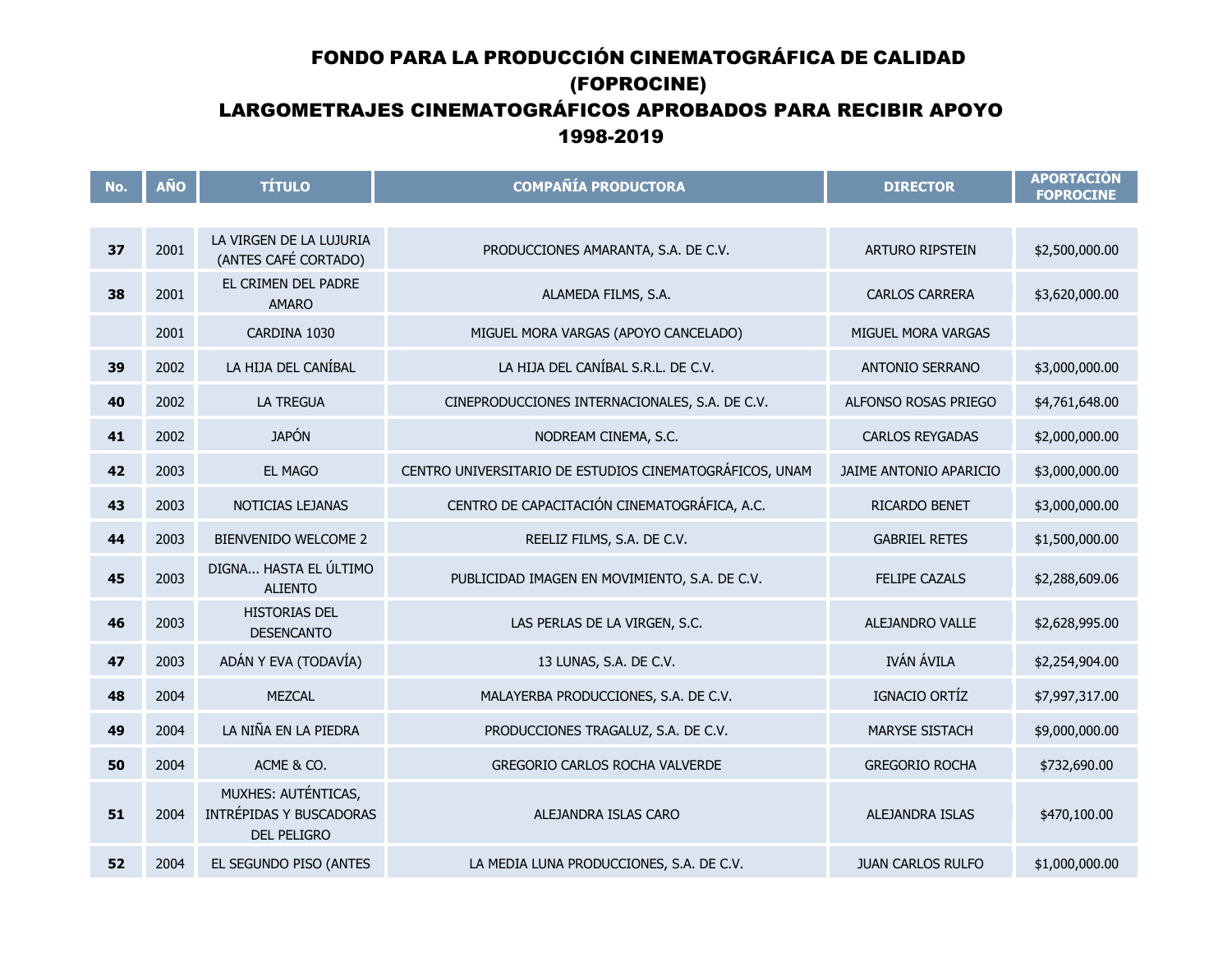| No. | <b>AÑO</b> | <b>TÍTULO</b>                                                        | <b>COMPAÑÍA PRODUCTORA</b>                         | <b>DIRECTOR</b>                             | <b>APORTACIÓN</b><br><b>FOPROCINE</b> |
|-----|------------|----------------------------------------------------------------------|----------------------------------------------------|---------------------------------------------|---------------------------------------|
|     |            |                                                                      |                                                    |                                             |                                       |
|     |            | EN EL HOYO)                                                          |                                                    |                                             |                                       |
| 53  | 2004       | <b>CARAMBOLA</b>                                                     | PATA DE GALLO PRODUCCIONES S. DE R.L. DE C.V.      | <b>KURT HOLLANDER</b>                       | \$2,000,000.00                        |
| 54  | 2004       | HIJAS DE SU MADRELAS<br><b>BUENROSTRO</b>                            | <b>GABRIELA REYGADAS LASO</b>                      | <b>BUSI CORTÉS</b>                          | \$6,930,000.00                        |
| 55  | 2004       | CARNAVAL DE SODOMA                                                   | CARNAVAL FILMS, S.A. DE C.V.                       | <b>ARTURO RIPSTEIN</b>                      | \$9,000,000.00                        |
| 56  | 2004       | LOS CUENTOS DE RULFO                                                 | ROCA MOTION CONTROL, S.A. DE C.V.                  | ROBERTO ROCHÍN                              | \$1,571,000.00                        |
| 57  | 2004       | DESIERTO ADENTRO                                                     | BERET FILMS, S.A. DE C.V.                          | RODRIGO PLÁ                                 | \$9,000,000.00                        |
| 58  | 2004       | UN MUNDO MARAVILLOSO<br>ANTES DIOS NO EXISTE                         | BANDIDOS FILMS, S.A. DE C.V.                       | LUIS ESTRADA                                | \$7,000,000.00                        |
| 59  | 2004       | ERÉNDIRA IKIKUNARI                                                   | ERÉNDIRA PRODUCCIONES, S. DE R.L. DE C.V.          | <b>JUAN MORA</b>                            | \$7,000,000.00                        |
| 60  | 2004       | MORIRSE ESTÁ EN HEBREO                                               | SPRINGALL PICTURES, S.A. DE C.V.                   | ALEJANDRO SPRINGALL                         | \$8,150,000.00                        |
| 61  | 2004       | LA ÚLTIMA MIRADA (ANTES<br>LA NAO DE CHINA)                          | NAO FILMS, S.A. DE C.V.                            | PATRICIA ARRIAGA                            | \$8,834,000.00                        |
| 62  | 2004       | LAS VUELTAS DEL CITRILLO                                             | CUATRO SOLES FILMS, S.A. DE C.V.                   | <b>FELIPE CAZALS</b>                        | \$7,000,000.00                        |
| 63  | 2004       | BAJO JUÁREZ (ANTES NI UNA<br>MÁS)                                    | PEPA FILMS, S.A. DE C.V.                           | ALEJANDRA SÁNCHEZ                           | \$2,900,000.00                        |
| 64  | 2004       | EN LOS PASOS DE ABRAHAM<br>ANTES EL SÁBADO SECRETO                   | PRODUCCIONES GOLDBERG LERNER, S.A. DE C.V.         | DANIEL GOLDBERG                             | \$3,052,000.00                        |
|     | 2004       | EL LUGAR QUE LLAMAN VIDA                                             | MX CASA PRODUCTORA, S.A. DE C.V. (APOYO CANCELADO) | <b>CLAUDIO ISAAC</b>                        |                                       |
| 65  | 2005       | MÁS QUE A NADA EN EL<br>MUNDO (ANTES PEQUEÑAS<br>NUBES ACOLCHONADAS) | CENTRO DE CAPACITACIÓN CINEMATOGRÁFICA, A.C.       | ANDRÉS LEÓN BECKER Y<br>JAVIER SOLAR CORTÉS | \$4,000,000.00                        |
| 66  | 2005       | CONOZCA LA CABEZA DE<br><b>JUAN PÉREZ</b>                            | CENTRO DE CAPACITACIÓN CINEMATOGRÁFICA, A.C.       | <b>EMILIO PORTES</b>                        | \$5,000,000.00                        |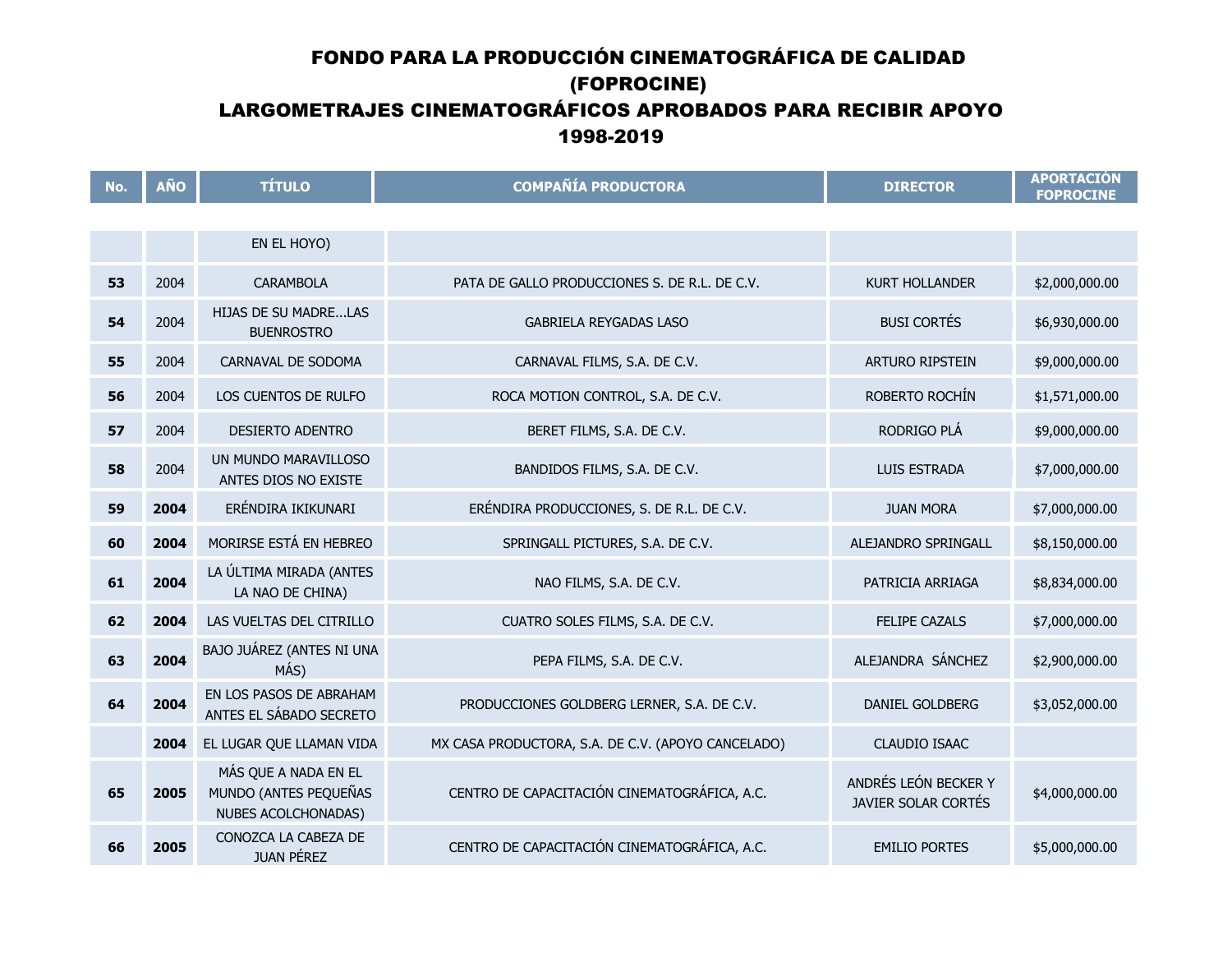| No. | <b>AÑO</b> | <b>TÍTULO</b>                                           | <b>COMPAÑÍA PRODUCTORA</b>                              | <b>DIRECTOR</b>                           | <b>APORTACIÓN</b><br><b>FOPROCINE</b> |
|-----|------------|---------------------------------------------------------|---------------------------------------------------------|-------------------------------------------|---------------------------------------|
|     |            |                                                         |                                                         |                                           |                                       |
| 67  | 2005       | LA VIDA INMUNE                                          | CENTRO UNIVERSITARIO DE ESTUDIOS CINEMATOGRÁFICOS, UNAM | <b>RAMÓN CERVANTES</b>                    | \$5,000,000.00                        |
| 68  | 2005       | CREPÚSCULO ROJO                                         | PROMOTORA LA VIDA ES BELLA, S.C.                        | CARLOS JAVIER GONZÁLEZ<br><b>MORANTES</b> | \$1,500,000.00                        |
| 69  | 2005       | EL BAILE DE SAN JUAN                                    | ARROBA FILMS, S.A. DE C.V.                              | FRANCISCO ATHIÉ                           | \$7,000,000.00                        |
| 70  | 2005       | CORAZÓN DEL TIEMPO                                      | BATACLÁN CINEMATOGRÁFICA, S.A.                          | ALBERTO CORTÉS                            | \$6,841,000.00                        |
| 71  | 2005       | ENEMIGOS ÍNTIMOS                                        | CORAZÓN FILMS, S.A. DE C.V.                             | FERNANDO SARIÑANA                         | \$5,772,900.00                        |
| 72  | 2005       | ESPÉRAME EN OTRO MUNDO                                  | A7 PRODUCCIONES, S.A. DE C.V.                           | JUAN PABLO VILLASEÑOR                     | \$6,837,000.00                        |
| 73  | 2005       | <b>BALA MORDIDA (ANTES</b><br>MORDIDAS)                 | TOSCO FILMS, S. DE R.L. DE C.V.                         | DIEGO MUÑOZ VEGA                          | \$7,000,000.00                        |
| 74  | 2005       | PÁRPADOS AZULES                                         | AGENCIA SHA, S.A. DE C.V.                               | <b>ERNESTO CONTRERAS</b>                  | \$7,000,000.00                        |
| 75  | 2005       | PARTES USADAS                                           | PRODUCCIONES CINTA NEGRA, S.A. DE C.V.                  | AARÓN FERNÁNDEZ                           | \$2,070,000.00                        |
| 76  | 2005       | <b>QUEMAR LAS NAVES</b>                                 | LAS NAVES PRODUCCIONES, S.A. DE C.V.                    | FRANCISCO FRANCO ALBA                     | \$7,096,900.00                        |
| 77  | 2005       | LA SANGRE ILUMINADA                                     | 13 LUNAS, S.A. DE C.V.                                  | IVÁN ÁVILA                                | \$5,400,000.00                        |
| 78  | 2005       | MI VIDA DENTRO                                          | UF CASA PRODUCTORA, S.A. DE C.V.                        | LUCÍA GAJÁ                                | \$2,700,000.00                        |
| 79  | 2005       | LOS LABERINTOS DE LA<br>MEMORIA (EL RÍO Y EL<br>TIEMPO) | PRODUCCIONES ARTE NUEVO, S.A. DE C.V.                   | <b>GUITA SCHYFTER</b>                     | \$525,000.00                          |
| 80  | 2005       | SÚPER AMIGOS                                            | ARTURO PÉREZ TORRES                                     | ARTURO PÉREZ TORRES                       | \$478,000.00                          |
| 81  | 2005       | TRAZANDO ALEIDA                                         | PRYSMA COMUNICACIÓN CON CAUSA, S.A. DE C.V.             | <b>CHRISTIANE BURKHARD</b>                | \$1,275,000.00                        |
| 82  | 2005       | <b>CUMBIA CALLERA</b>                                   | CUMBIA REGIA FILMS, S.A. DE C.V.                        | RENÉ VILLARREAL                           | \$5,225,298.00                        |
|     | 2005       | COSAS INSIGNIFICANTES                                   | TEQUILA GANG, S.A. DE C.V. (APOYO CANCELADO)            | <b>MARIANA CHENILLO</b>                   |                                       |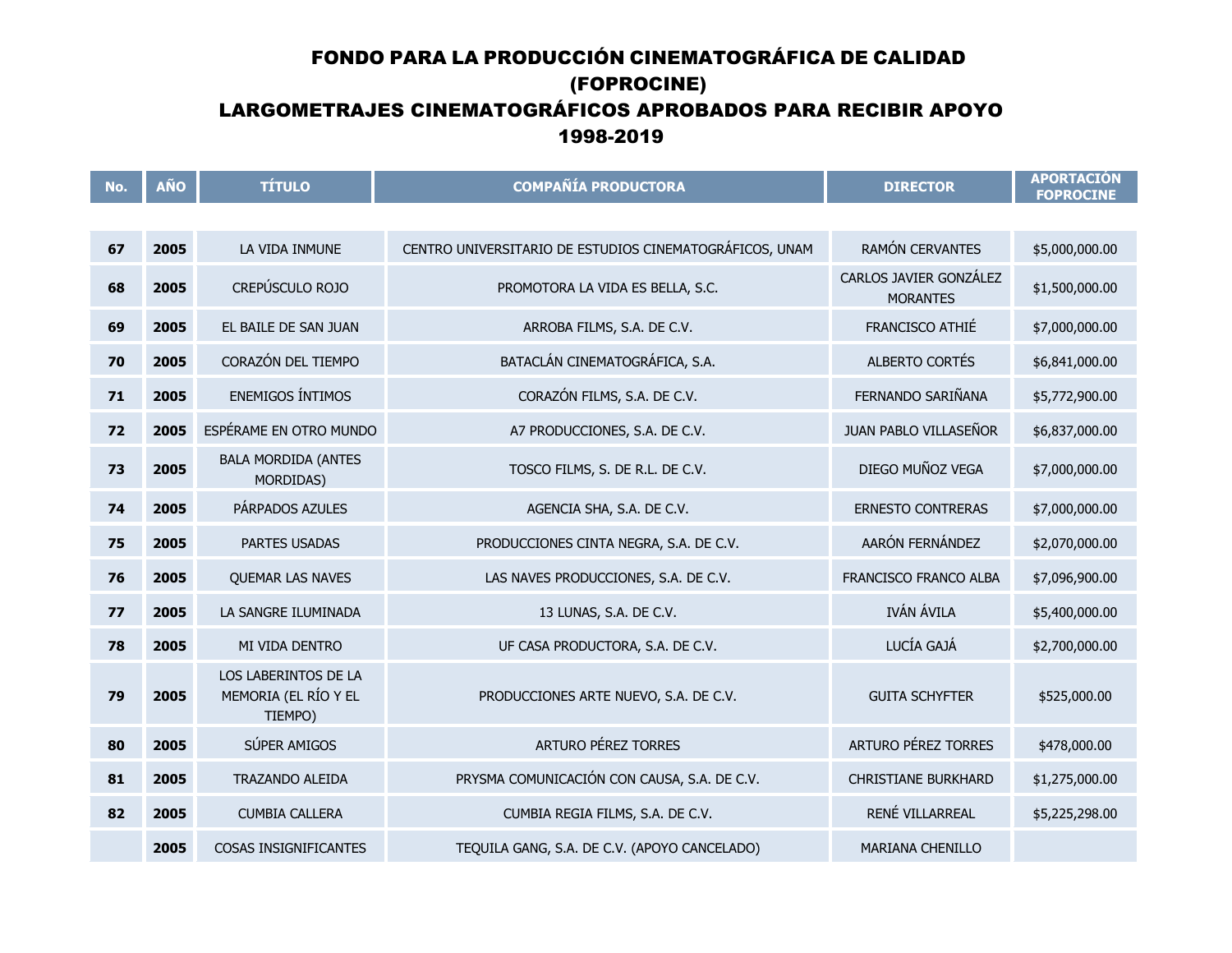| No. | <b>AÑO</b> | <b>TÍTULO</b>                              | <b>COMPAÑÍA PRODUCTORA</b>                               | <b>DIRECTOR</b>                    | <b>APORTACIÓN</b><br><b>FOPROCINE</b> |
|-----|------------|--------------------------------------------|----------------------------------------------------------|------------------------------------|---------------------------------------|
|     |            |                                            |                                                          |                                    |                                       |
| 83  | 2006       | <b>TRILOGÍA LOS OCULTOS</b>                | PRODUCCIONES GOLDBERG LERNER, S.A. DE C.V.               | <b>DANIEL GOLDBERG</b>             | \$2,750,000.00                        |
| 84  | 2006       | ÓPERA                                      | ÓPERA LA PELÍCULA, S.A. DE C.V.                          | JUAN PATRICIO RIVEROLL             | \$1,725,000.00                        |
| 85  | 2006       | <b>SANGRE</b>                              | SANGRE LA PELÍCULA, S.A. DE C.V.                         | AMAT ESCALANTE                     | \$1,618,000.00                        |
| 86  | 2006       | MÁS VALE MAÑA QUE FUERZA                   | CALACAS Y PALOMAS, S.A. DE C.V.                          | MARÍA DEL CARMEN DE<br><b>LARA</b> | \$779,898.95                          |
| 87  | 2006       | LA FRONTERA INFINITA                       | PATRICIA CORONADO NÓBREGAS / FRAGUA CINEMATOGRAFÍA, S.C. | JUAN MANUEL SEPÚLVEDA              | \$778,188.21                          |
| 88  | 2006       | LOS DEMONIOS DEL EDÉN                      | PRODUCCIONES VOLCÁN, S.A. DE C.V.                        | ALEJANDRA ISLAS                    | \$800,000.00                          |
| 89  | 2006       | EL ALIENTO DE DIOS<br>(ANTES MONJAS)       | ISABEL CRISTINA FREGOSO CENTENO                          | <b>CRISTINA FREGOSO</b>            | \$800,000.00                          |
| 90  | 2006       | SONEROS DE TESECHOACÁN                     | LA MAROMA, S.A. DE C.V.                                  | ROLANDO INTI CORDERA               | \$639,650.00                          |
| 91  | 2006       | <b>BACKYARD</b>                            | ÍNDIGO FILMS, S.A. DE C.V.                               | <b>CARLOS CARRERA</b>              | \$7,000,000.00                        |
| 92  | 2006       | <b>LAS BUENAS HIERBAS</b>                  | AXOLOTE CINE, S.A.                                       | MARÍA NOVARO                       | \$6,999,953.00                        |
| 93  | 2006       | <b>NESIO</b>                               | LA CHANCLA PRODUCCIONES, S.A. DE C.V.                    | <b>ALAN COTON</b>                  | \$5,000,000.00                        |
| 94  | 2006       | RABIOSO SOL, RABIOSO<br><b>CIELO</b>       | ROBERTO FIESCO TREJO                                     | JULIÁN HERNÁNDEZ                   | \$6,000,000.00                        |
| 95  | 2006       | (LUZ SILENCIOSA) STILLES<br><b>LICHT</b>   | STILLES LICHT, S. DE R.L. DE C.V.                        | <b>CARLOS REYGADAS</b>             | \$6,437,814.36                        |
| 96  | 2006       | <b>VIAJE REDONDO</b>                       | VIAJE REDONDO S. DE R.L. DE C.V.                         | <b>GERARDO TORT</b>                | \$7,800,000.00                        |
| 97  | 2006       | CRUZANDO LA LÍNEA O EL<br>VIAJE DE TEÓFILO | ASTILLERO PRODUCCIONES, S.A. DE C.V.                     | <b>WALTER DOEHNER</b>              | \$7,000,000.00                        |
| 98  | 2006       | <b>NORTEADO</b>                            | TIBURÓN PRODUCCIONES, S.A. DE C.V.                       | RIGOBERTO PEREZCANO                | \$7,000,000.00                        |
| 99  | 2006       | <b>LOS BASTARDOS</b>                       | BASTARDOS LA PELÍCULA S. DE R.L. DE C.V.                 | <b>AMAT ESCALANTE</b>              | \$4,476,000.00                        |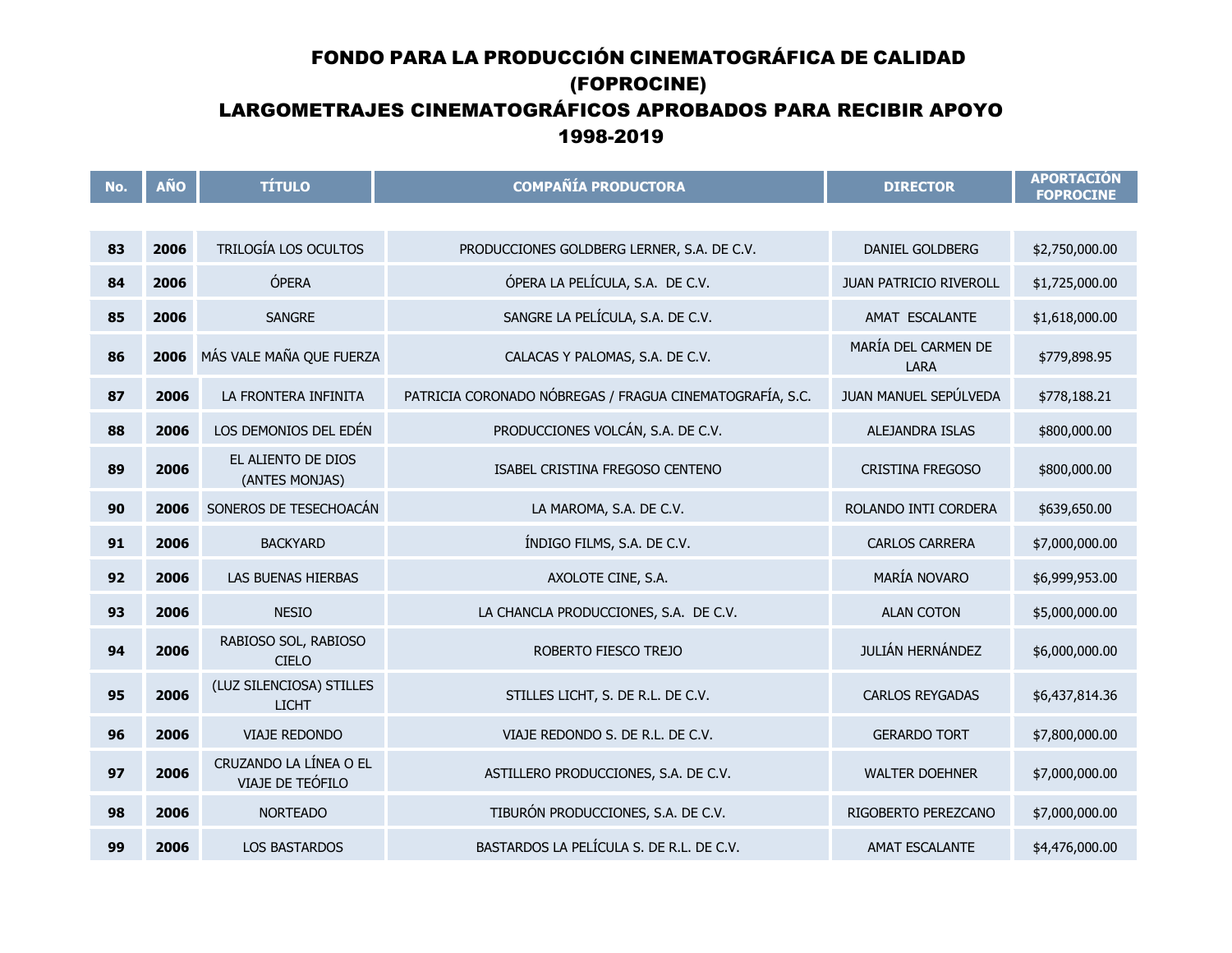| No. | <b>AÑO</b> | <b>TÍTULO</b>                                                     | <b>COMPAÑÍA PRODUCTORA</b>                              | <b>DIRECTOR</b>                    | <b>APORTACIÓN</b><br><b>FOPROCINE</b> |
|-----|------------|-------------------------------------------------------------------|---------------------------------------------------------|------------------------------------|---------------------------------------|
|     |            |                                                                   |                                                         |                                    |                                       |
| 100 | 2006       | ¿CÓMO NO TE VOY A<br>QUERER?                                      | CENTRO DE CAPACITACIÓN CINEMATOGRÁFICA A.C.             | VÍCTOR JESÚS AVELAR                | \$5,000,000.00                        |
| 101 | 2006       | TODOS LOS DÍAS SON<br><b>TUYOS</b>                                | CENTRO UNIVERSITARIO DE ESTUDIOS CINEMATOGRÁFICOS, UNAM | JOSÉ LUIS GUTIÉRREZ                | \$5,000,000.00                        |
| 102 | 2006       | FLORES PARA EL SOLDADO                                            | PROMOCINE / FRANCISCO JAVIER GARZA YÁÑEZ                | FRANCISCO J. GARZA                 | \$125,000.00                          |
| 103 | 2006       | NIÑO FIDENCIO (UNA<br>SOMBRA EN EL DESIERTO)                      | PROMOCINE / JUAN EDUARDO FARRÉ                          | JUAN EDUARDO FARRÉ                 | \$125,000.00                          |
| 104 | 2007       | 7 SOLES                                                           | CUADRANTE FILMS, S.A. DE C.V.                           | PEDRO ULTRERAS                     | \$1,900,000.00                        |
| 105 | 2007       | <b>AUSENCIA</b>                                                   | SERVICIOS CINEMATOGRÁFICOS ENTROPÍA, S.A. DE C.V.       | ALFONSO SUÁREZ ROMERO              | \$1,500,000.00                        |
| 106 | 2007       | OTRO TIPO DE MÚSICA                                               | UNIVERSIDAD DE GUADALAJARA                              | JOSÉ ROSALÍO GUTIÉRREZ             | \$1,500,000.00                        |
| 107 | 2007       | <b>HAVAN YORK</b>                                                 | ACITRÓN, S.C.                                           | LUCIANO LAROBINA                   | \$1,400,000.00                        |
| 108 | 2007       | VUELVE A LA VIDA                                                  | LA SOMBRA DEL GUAYABO, S.A. DE C.V.                     | CARLOS PATRICIO<br><b>HAGERMAN</b> | \$1,200,000.00                        |
| 109 | 2007       | EL MAESTRO PRODIGIOSO                                             | LEONIS FILMS, S.A. DE C.V.                              | RAFAEL CORKIDI                     | \$5,163,500.00                        |
| 110 | 2007       | EL MAR MUERTO                                                     | MALAYERBA PRODUCCIONES, S.A. DE C.V.                    | IGNACIO ORTIZ                      | \$7,000,000.00                        |
| 111 | 2007       | UNA PARED PARA CECILIA<br>(ANTES UNA HISTORIA DE<br>FRONTERA)     | LAS PELÍCULAS DEL SURICATO, S. DE R.L. DE C.V.          | <b>HUGO RODRÍGUEZ</b>              | \$7,000,000.00                        |
| 112 | 2007       | <b>NÓMADAS</b>                                                    | GOLIAT FILMS, S.A. DE C.V.                              | RICARDO BENET                      | \$7,000,000.00                        |
| 113 | 2007       | AMOR EN FIN (ANTES TRES<br>PIEZAS DE AMOR EN UN FIN<br>DE SEMANA) | DE CUERNOS AL ABISMO FILMS, S.A. DE C.V.                | <b>SALVADOR AGUIRRE</b>            | \$7,000,000.00                        |
| 114 | 2007       | <b>VAHO</b>                                                       | ALBRICIAS PRODUCCIÓN, S. DE R.L. DE C.V.                | SERGIO ALEJANDRO<br><b>GERBER</b>  | \$6,999,187.92                        |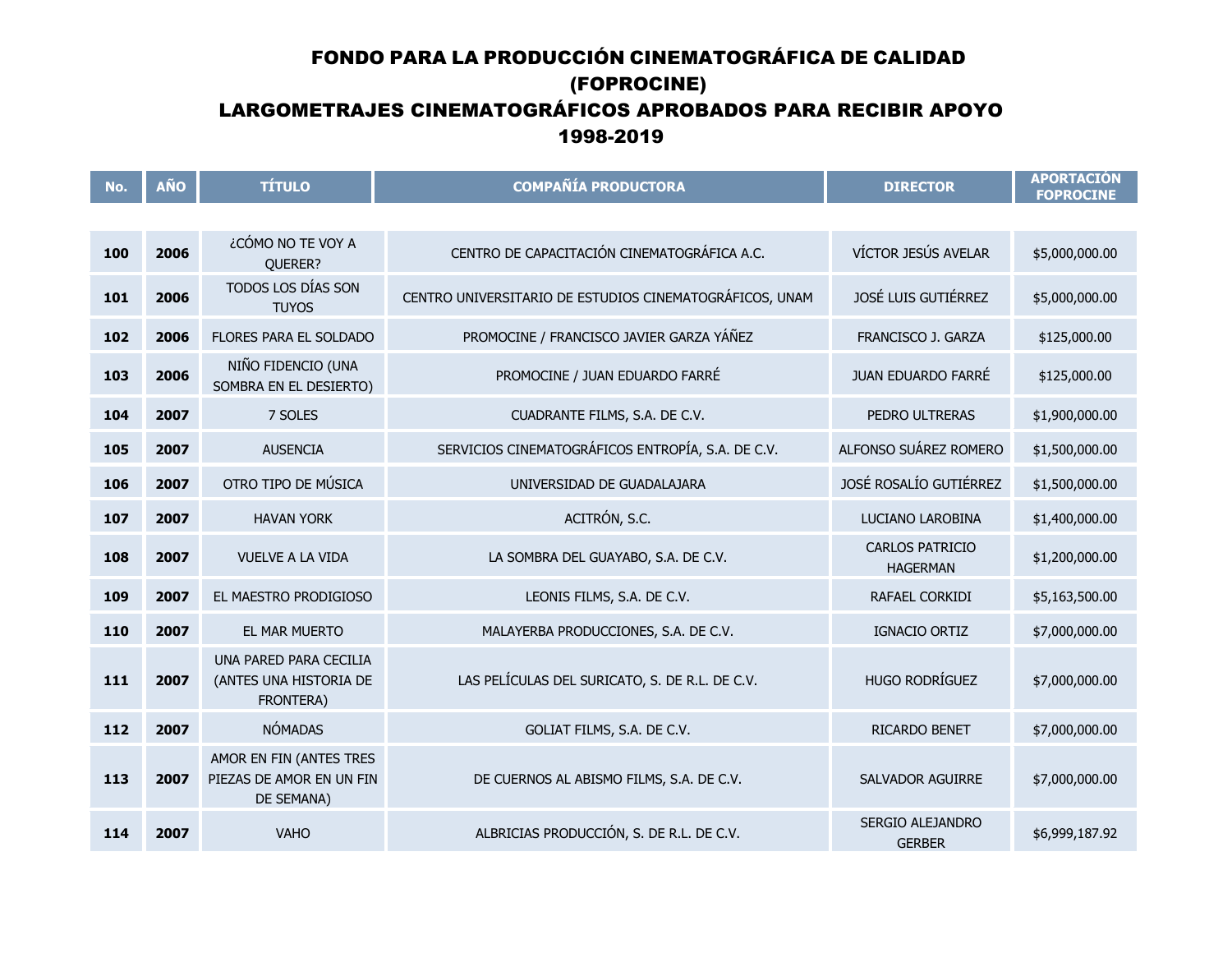| No. | <b>AÑO</b> | <b>TÍTULO</b>                                                                                      | <b>COMPAÑÍA PRODUCTORA</b>                              | <b>DIRECTOR</b>                      | <b>APORTACIÓN</b><br><b>FOPROCINE</b> |
|-----|------------|----------------------------------------------------------------------------------------------------|---------------------------------------------------------|--------------------------------------|---------------------------------------|
|     |            |                                                                                                    |                                                         |                                      |                                       |
| 115 | 2007       | DE DÍA Y DE NOCHE                                                                                  | DÍA Y NOCHE LA PELÍCULA, S. DE R.L. DE C.V.             | ALEJANDRO MOLINA                     | \$9,000,000.00                        |
| 116 | 2007       | EL VIAJE DEL COMETA<br>(ANTES EL COMETA)                                                           | 13 LUNAS, S.A. DE C.V.                                  | <b>IVONNE FUENTES</b>                | \$800,000.00                          |
| 117 | 2007       | <b>REHJE</b>                                                                                       | RAÚL CUESTA JIMÉNEZ                                     | ANAÏS HUERTA Y RAÚL<br><b>CUESTA</b> | \$800,000.00                          |
| 118 | 2007       | EL MILAGRO DEL PAPA                                                                                | EUGENIA MONTIEL PAGÉS                                   | JOSÉ LUIS VALLE                      | \$799,865.41                          |
| 119 | 2007       | EL CIRUELO                                                                                         | PRYSMA COMUNICACIÓN CON CAUSA, S.A. DE C.V.             | EMILIANO ALTUNA                      | \$787,865.00                          |
| 120 | 2007       | CÁRCEL DE CARNE                                                                                    | ZENSKY CINE, S.A. DE C.V.                               | ENRIQUE ROQUE AZCUAGA                | \$797,105.25                          |
| 121 | 2007       | ABRIR AULAS PARA CERRAR<br><b>CELDAS</b>                                                           | EVA DORA ROSAS MURILLO                                  | PALOMA AYÓN                          | \$600,000.00                          |
| 122 | 2007       | <b>ESPIRAL</b>                                                                                     | CENTRO UNIVERSITARIO DE ESTUDIOS CINEMATOGRÁFICOS, UNAM | JORGE PÉREZ SOLANO                   | \$5,000,000.00                        |
| 123 | 2007       | LA PANTERA NEGRA                                                                                   | CENTRO DE CAPACITACIÓN CINEMATOGRÁFICA A.C.             | IYARI HUERTA                         | \$5,000,000.00                        |
| 124 | 2008       | <b>BLATTANGELUS</b>                                                                                | RO FILMS, S.A. DE C.V.                                  | ARACELI SANTANA                      | \$700,000.00                          |
| 125 | 2008       | FLORES EN EL DESIERTO                                                                              | MANTARRAYA PRODUCCIONES, S.A. DE C.V.                   | JOSÉ SANTOS ÁLVAREZ                  | \$637,333.08                          |
| 126 | 2008       | <b>VOCES DEL SUBTERRANEO</b>                                                                       | KENYA MÁRQUEZ ALKADEF Y BORIS GOLDENBLANK               | <b>BORIS GOLDENBLANK</b>             | \$1,000,000.00                        |
| 127 | 2008       | 0.56% (ANTES LAS MIL Y<br>UNA NOCHES DE ANDRÉS<br>LYNN FAINCHTEIN STEIDER<br>MANUEL LÓPEZ OBRADOR) | LORENZO HAGERMAN                                        | \$1,900,000.00                       |                                       |
| 128 | 2008       | AÑOS DESPUÉS                                                                                       | IGNACIO XAVIER ELIZARRARÁS DEL POZO                     | <b>LAURA GARDOS VELO</b>             | \$7,000,000.00                        |
| 129 | 2008       | <b>BURROS</b>                                                                                      | BURROS FILMS, S.A. DE C.V.                              | ODÍN SALAZAR                         | \$6,519,624.00                        |
| 130 | 2008       | EL PREMIO                                                                                          | KUNG WORKS, S.A. DE C.V.                                | PAULA MARKOVITCH                     | \$6,904,594.00                        |
| 131 | 2008       | <b>CEFALÓPODO</b>                                                                                  | CANANA FILMS, S.A. DE C.V.                              | RUBÉN IMAZ                           | \$6,827,760.00                        |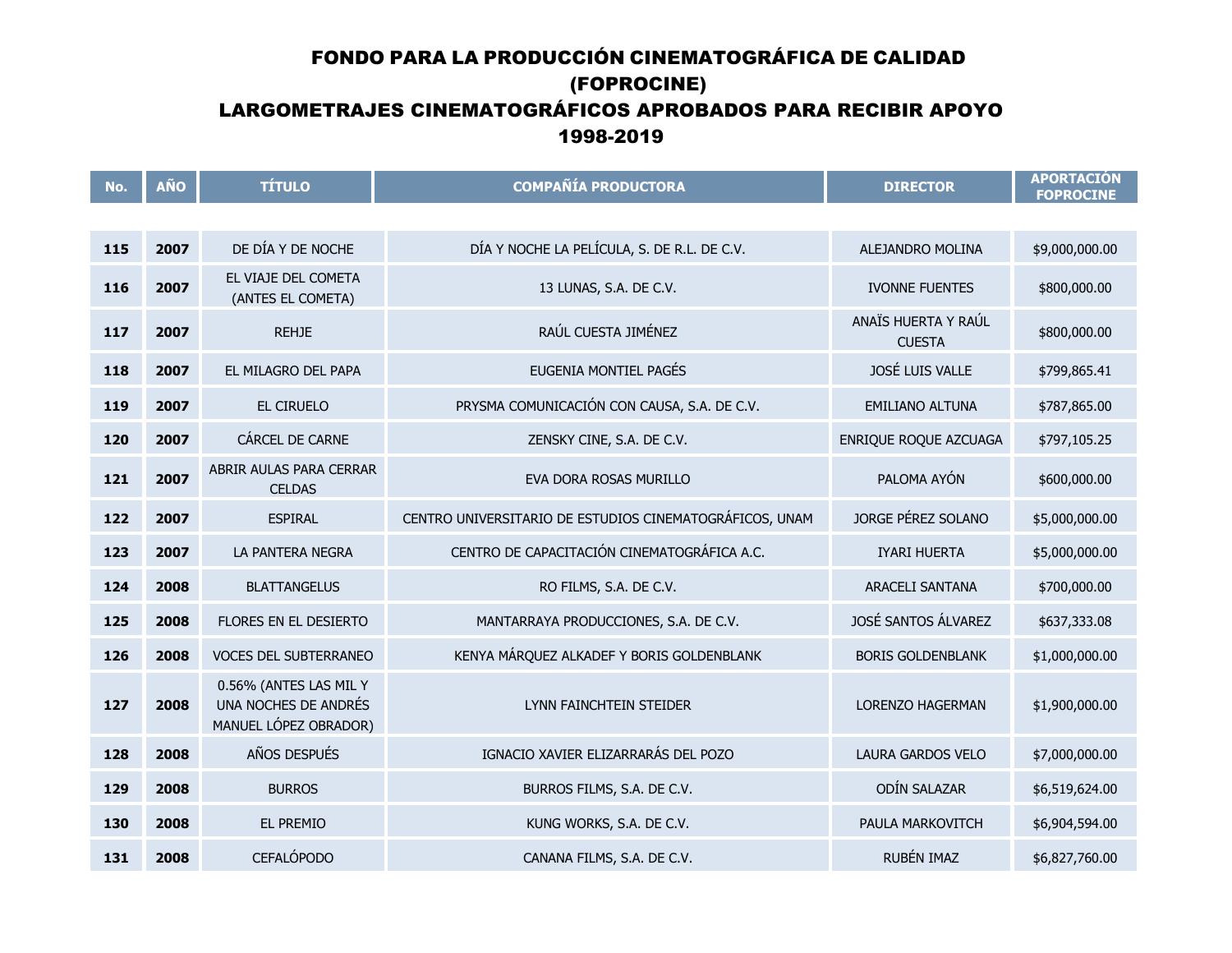| No. | <b>AÑO</b> | <b>TÍTULO</b>                                     | <b>COMPAÑÍA PRODUCTORA</b>                              | <b>DIRECTOR</b>                      | <b>APORTACIÓN</b><br><b>FOPROCINE</b> |
|-----|------------|---------------------------------------------------|---------------------------------------------------------|--------------------------------------|---------------------------------------|
|     |            |                                                   |                                                         |                                      |                                       |
| 132 | 2008       | LLUVIA DE LUNA (ANTES<br>CANTATA)                 | PRODUCCIONES TRAGALUZ, S.A. DE C.V.                     | MARYSE SISTACH                       | \$7,000,000.00                        |
| 133 | 2008       | 9 MESES 9 DÍAS                                    | ARTE MECÁNICA PRODUCCIONES, S.A. DE C.V.                | <b>OSCAR RAMÍREZ</b>                 | \$3,000,000.00                        |
| 134 | 2008       | AGNUS DEI - CORDERO DE<br><b>DIOS</b>             | PEPA FILMS, S.A. DE C.V.                                | ALEJANDRA SÁNCHEZ                    | \$3,500,000.00                        |
| 135 | 2008       | PRÍNCIPE AZTECA                                   | HEIDY DANIELA CONTRERAS CALCANEO                        | A FERNÁNDEZ ALONSO                   | \$1,900,000.00                        |
| 136 | 2008       | JOSÉ CRUZ A DIEZ METROS<br>DEL INFIERNO           | ILUSIÓN MEDIA, S.A. DE C.V.                             | LEOBARDO JACOB LECHUGA               | \$327,520.00                          |
| 137 | 2008       | LA CARTA SAGRARIO:<br>NUNCA HAS MUERTO PARA<br>MÍ | HUAPANGUERO VOLADOR FILMS S.A. DE C.V.                  | RAFAEL BONILLA                       | \$800,000.00                          |
| 138 | 2008       | LOS OTROS CALIFORNIOS                             | CESAR ALBERTO GARCÍA TALAMANTES                         | CÉSAR A. GARCÍA<br><b>TALAMANTES</b> | \$800,000.00                          |
| 139 | 2008       | NADIE ES INOCENTE 20<br>AÑOS DESPUÉS              | SARAH ISABEL MINTER MUÑOZ DE COTE.                      | <b>SARAH MINTER</b>                  | \$800,000.00                          |
| 140 | 2008       | TIJUANEADOS ANÓNIMOS                              | GALATEA Y ASOCIADOS, S.C.                               | ANA PAOLA RODRÍGUEZ                  | \$800,000.00                          |
| 141 | 2008       | LA MITAD DEL MUNDO                                | CENTRO UNIVERSITARIO DE ESTUDIOS CINEMATOGRÁFICOS, UNAM | JAIME G. RUIZ IBÁÑEZ                 | \$5,000,000.00                        |
| 142 | 2008       | SOMOS LOS QUE HAY                                 | CENTRO DE CAPACITACIÓN CINEMATOGRÁFICA A.C.             | JORGE MICHEL GRAU                    | \$7,000,000.00                        |
| 143 | 2008       | DOCE ONZAS                                        | PROMOCINE- PATRICIA SERNA SALAZAR                       | PATRICIO SERNA                       | \$300,000.00                          |
| 144 | 2009       | A TIRO DE PIEDRA                                  | XIMENA SUÁREZ SCHYFTER                                  | SEBASTIÁN HIRIART                    | \$2,360,000.00                        |
| 145 | 2009       | <b>VICTORIO</b>                                   | DMM FILMS MÉXICO, S.A. DE C.V.                          | ALEX NOPPEL BRISEÑO                  | \$1,350,000.00                        |
| 146 | 2009       | LA CUERDA FLOJA                                   | ZENSKY CINE, S.A. DE C.V.                               | NURIA IBÁÑEZ                         | \$500,000.00                          |
| 147 | 2009       | PRESUNTO CULPABLE                                 | LAYDA MARÍA ESTHER NEGRETE SANSORES                     | ROBERTO HERNÁNDEZ                    | \$1,000,000.00                        |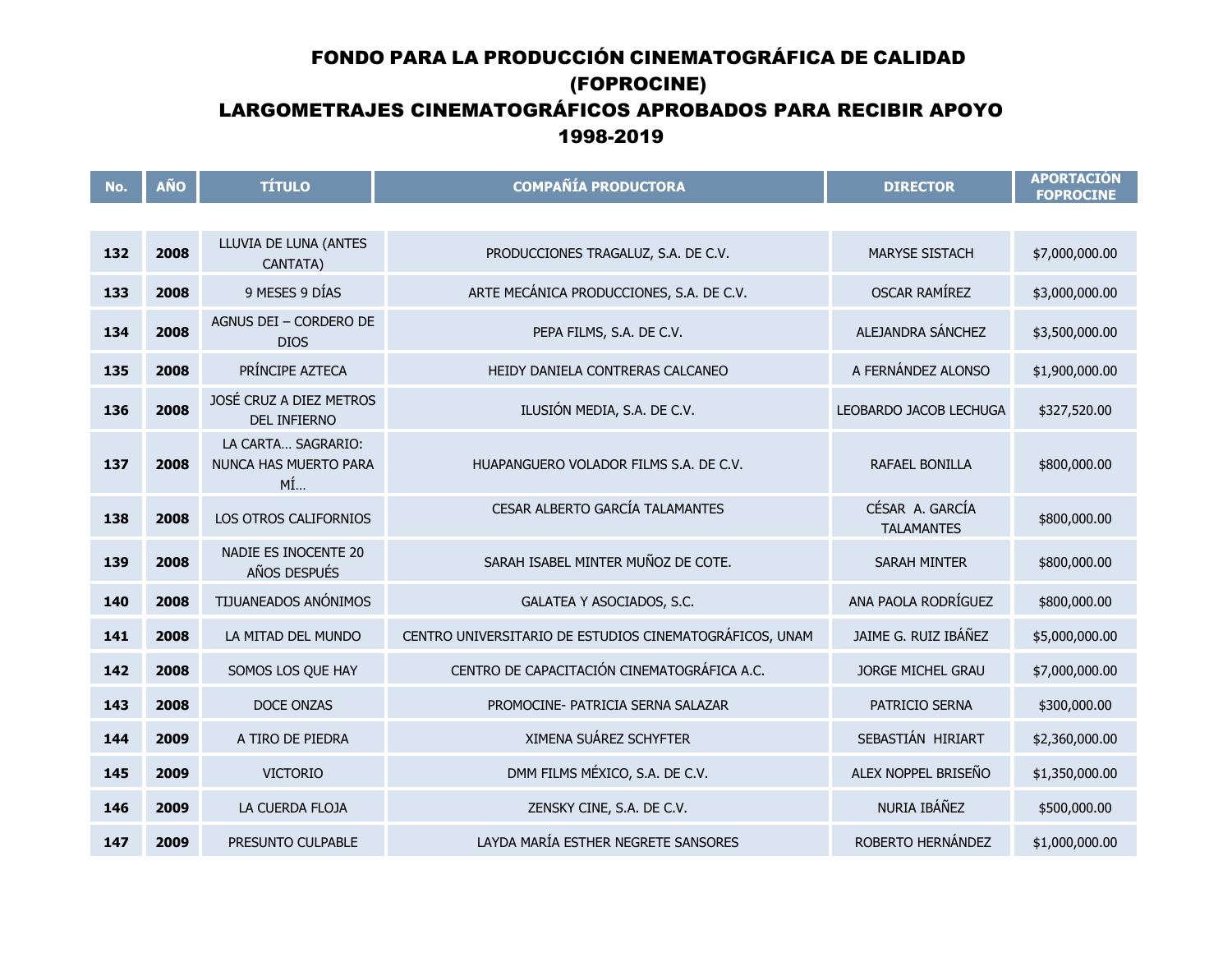| No. | <b>AÑO</b> | <b>TÍTULO</b>                                             | <b>COMPAÑÍA PRODUCTORA</b>                              | <b>DIRECTOR</b>                                    | <b>APORTACIÓN</b><br><b>FOPROCINE</b> |
|-----|------------|-----------------------------------------------------------|---------------------------------------------------------|----------------------------------------------------|---------------------------------------|
|     |            |                                                           |                                                         |                                                    |                                       |
| 148 | 2009       | RETRATO DE UN VAMPIRO                                     | DEMETRIO ULISES GUZMÁN REYES                            | ULISES GUZMÁN                                      | \$890,000.00                          |
| 149 | 2009       | SEGUIR SIENDO: CAFÉ<br><b>TACVBA</b>                      | AGENCIA SHA, S. DE R.L. DE C.V.                         | <b>ERNESTO CONTRERAS</b><br>MANUEL CRAVIOTO        | \$2,000,000.00                        |
| 150 | 2009       | UN DÍA MENOS                                              | PUNTOGUIONPUNTO PRODUCCIONES, S.A. DE C.V.              | DARIELA LUDLOW                                     | \$1,000,000.00                        |
| 151 | 2009       | VISA AL PARAÍSO                                           | PRODUCCIONES NITYA, S. DE R.L. DE C.V.                  | <b>LILLIAN LIBERMAN</b>                            | \$1,400,000.00                        |
| 152 | 2009       | TIERRA BRILLANTE                                          | GALATEA Y ASOCIADOS, S.C.                               | <b>LORENA FUENTES</b><br>SEBSATIÁN DÍAZ            | \$2,000,000.00                        |
| 153 | 2009       | CARRIÈRE, 250 METROS<br>(ANTES 7 CARTAS)                  | NAVIDAD LA PELÍCULA, S.A. DE C.V.                       | JUAN CARLOS PÉREZ RULFO                            | \$2,300,000.00                        |
| 154 | 2009       | QUE SUEÑAN LAS CABRAS<br>(ANTES CABRAS)                   | PRODUCCIONES VOLCÁN, S.A. DE C.V.                       | <b>JORGE PRIOR</b>                                 | \$2,300,000.00                        |
| 155 | 2009       | LA MALETA MEXICANA                                        | BERLÍN 212, S. DE R.L. DE C.V.                          | PATRICIA ZIFF MEYER                                | \$2,000,000.00                        |
| 156 | 2009       | LAS IMÁGENES ROTAS7<br>CARTAS PARA RODRIGO<br><b>MOYA</b> | FRAGUA CINEMATOGRAFÍA, S.C.                             | JUAN MANUEL SEPÚLVEDA<br>MARTÍNEZ                  | \$1,400,000.00                        |
| 157 | 2009       | EL HOMBRE QUE VIVIÓ EN<br>UN ZAPATO (ANTES EL<br>GÜERO)   | MARCELINO ISLAS HERNÁNDEZ                               | <b>GABRIELA GÓMEZ MONT</b>                         | \$812,590.00                          |
| 158 | 2009       | QUEBRANTO                                                 | HUGO ESPINOSA JUÁREZ                                    | ROBERTO FIESCO                                     | \$1,066,414.70                        |
| 159 | 2009       | FLOR DE FANGO                                             | CENTRO UNIVERSITARIO DE ESTUDIOS CINEMATOGRÁFICOS, UNAM | <b>GUILLERMO ALFREDO</b><br><b>GONZÁLEZ MONTES</b> | \$7,500,000.00                        |
| 160 | 2009       | EL LUGAR MÁS PEQUEÑO                                      | CENTRO DE CAPACITACIÓN CINEMATOGRÁFICA A.C.             | TATIANA HUEZO SÁNCHEZ                              | \$1,500,000.00                        |
| 161 | 2009       | MORIR DE PIE (ANTES<br>PREFIERO MORIR DE PIE)             | BRUNO RAFAEL CÁRCAMO ARVIDE                             | JACARANDA VELÁZQUEZ<br><b>CORREA</b>               | \$886,299.00                          |
| 162 | 2009       | FÉLIX (ANTES 3: VIDEO<br>DIARIO DE UN POLLERO)            | IVÁN DÍAZ ROBLEDO                                       | ADRIANA ISELA TRUJILLO<br>MÉNDEZ                   | \$659,233.00                          |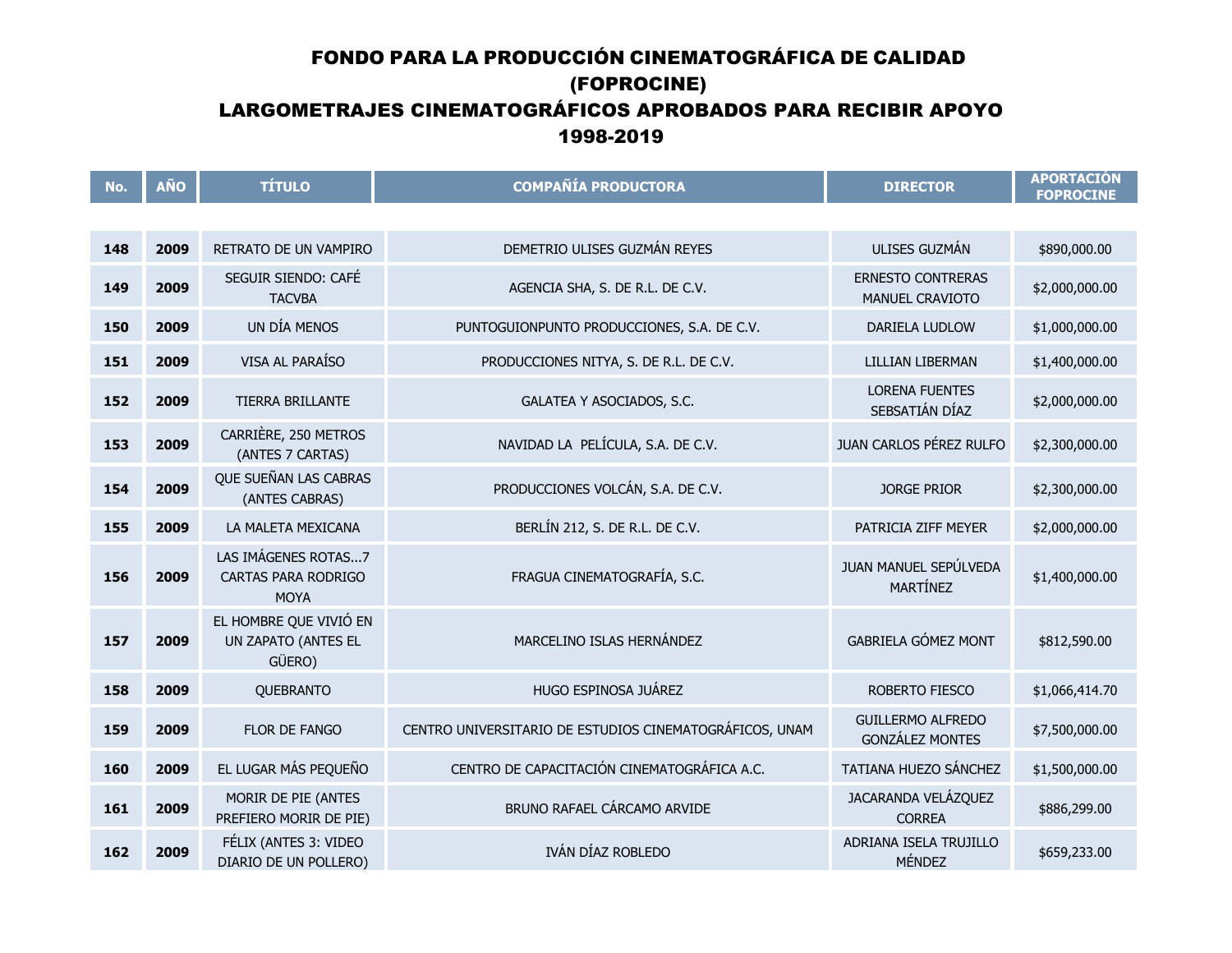| No. | <b>AÑO</b> | <b>TÍTULO</b>                             | <b>COMPAÑÍA PRODUCTORA</b>                              | <b>DIRECTOR</b>                           | <b>APORTACIÓN</b><br><b>FOPROCINE</b> |
|-----|------------|-------------------------------------------|---------------------------------------------------------|-------------------------------------------|---------------------------------------|
|     |            |                                           |                                                         |                                           |                                       |
| 163 | 2009       | MÉXICO BÁRBARO 2010                       | MARTHA GRACIELA OROZCO LOZADA                           | LUIS ENRIQUE RINCÓN                       | \$1,050,040.00                        |
| 164 | 2009       | LUPE EL DE LA VACA                        | BLANCA XÓCHITL AGUERRE CHÁVEZ                           | <b>BLANCA X. AGUERRE</b><br><b>CHÁVEZ</b> | \$500,000.00                          |
| 165 | 2009       | AQUÍ SOBRE LA TIERRA                      | JORGE DÍAZ SÁNCHEZ                                      | MAURICIO BIDAULT<br>FERNÁNDEZ             | \$500,000.00                          |
| 166 | 2009       | EL ÚLTIMO BOLERO                          | RAÚL LÓPEZ ECHEVERRÍA                                   | RAÚL LÓPEZ ECHEVERRÍA                     | \$500,000.00                          |
| 167 | 2009       | EL PACIENTE INTERNO                       | CENTRO UNIVERSITARIO DE ESTUDIOS CINEMATOGRÁFICOS, UNAM | ALEJANDRO SOLAR LUNA                      | \$1,500,000.00                        |
| 168 | 2009       | EL INFIERNO                               | BANDIDOS FILMS, S.A. DE C.V.                            | LUIS ESTRADA                              | \$10,000,000.00                       |
| 169 | 2009       | LA CEBRA                                  | CINEMÁGICO PRODUCCIONES, S.A. DE C.V.                   | FERNANDO LEÓN                             | \$9,000,000.00                        |
| 170 | 2009       | LA REVOLUCIÓN DE JUAN<br><b>ESCOPETA</b>  | AEROPLANO FILMS, S.A. DE C.V.                           | <b>JORGE ESTRADA</b>                      | \$9,000,000.00                        |
|     | 2009       | ALREDEDOR DEL VOLCÁN                      | CINEMATOGRÁFICA 2800, S.A. (APOYO CANCELADO)            | PAUL LEDUC                                |                                       |
| 171 | 2010       | MI UNIVERSO EN<br><b>MINÚSCULAS</b>       | CENTRO DE CAPACITACIÓN CINEMATOGRÁFICA, A.C.            | HATUEY VIVEROS LAVIELLE                   | \$7'499,536.00                        |
| 172 | 2010       | EL LENGUAJE DE LOS<br><b>MACHETES</b>     | ESTEBAN CORP, S.A. DE C.V.                              | <b>KYZZA TERRAZAS</b>                     | \$2,580,975.86                        |
| 173 | 2010       | LA PIEDRA AUSENTE                         | SANDRA CARLA ROZENTAL HOLZER                            | SANDRA ROZENTAL Y JESSE<br><b>LERNER</b>  | \$1,216,953.50                        |
| 174 | 2010       | <b>MOSCA</b>                              | AXOLOTE CINE, S.A. DE C.V.                              | <b>BULMARO OSORNIO</b>                    | \$1,349,623.56                        |
| 175 | 2010       | MÚSICA OCULAR                             | PEPA FILMS, S.A. DE C.V.                                | JOSÉ ANTONIO CORDERO                      | \$857,564.00                          |
| 176 | 2010       | LA REVOLUCIÓN DE LOS<br><b>ALCATRACES</b> | CENTRO DE CAPACITACIÓN CINEMATOGRÁFICA, A.C.            | LUCIANA KAPLAN                            | \$1,495,295.86                        |
| 177 | 2010       | <b>OBEDIENCIA PERFECTA</b>                | ASTILLERO PRODUCCIONES, S.A. DE C.V.                    | LUIS URQUIZA<br>MONDRAGÓN                 | \$10,000,000.00                       |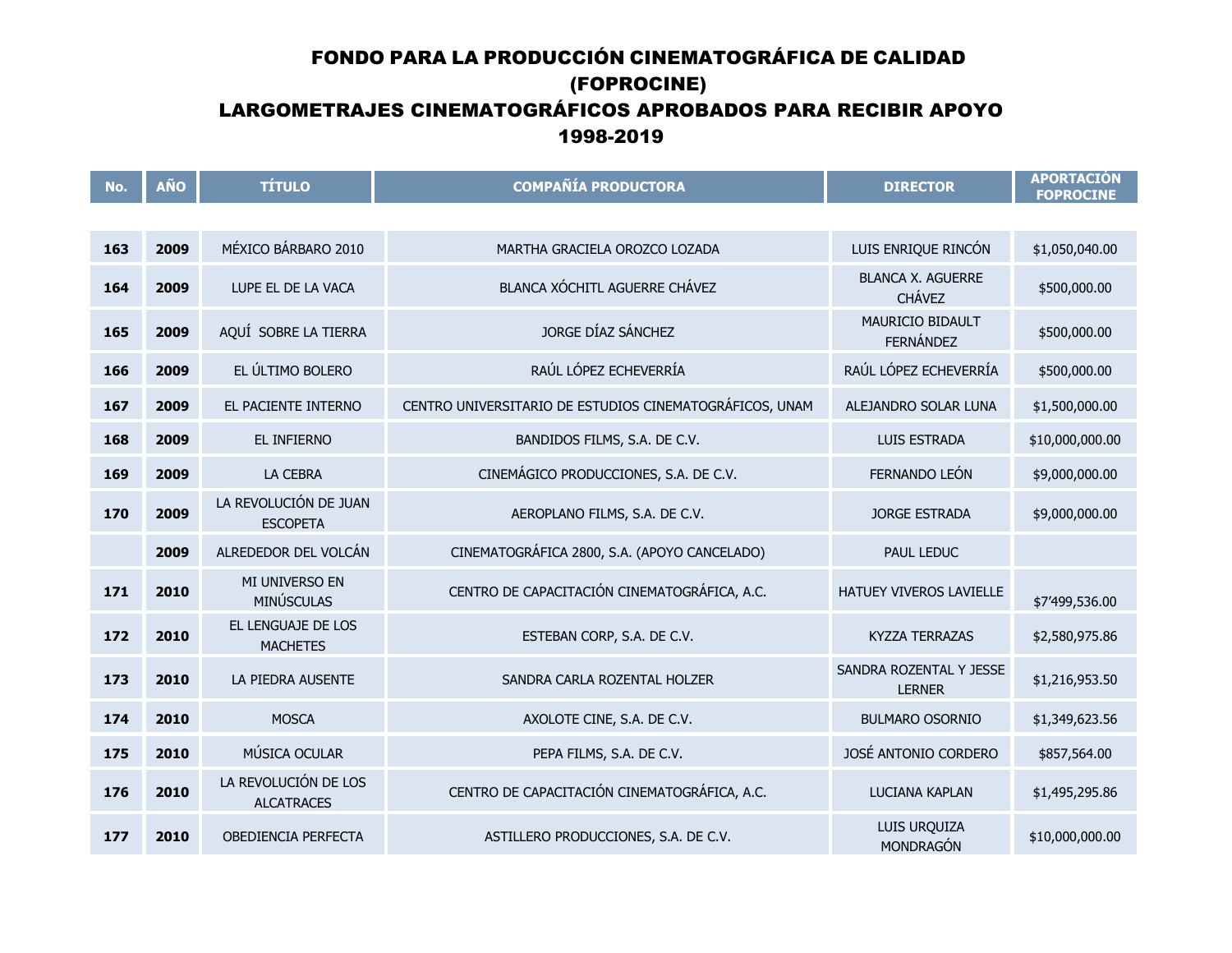| No. | <b>AÑO</b> | <b>TÍTULO</b>                                 | <b>COMPAÑÍA PRODUCTORA</b>                                   | <b>DIRECTOR</b>                                   | <b>APORTACIÓN</b><br><b>FOPROCINE</b> |
|-----|------------|-----------------------------------------------|--------------------------------------------------------------|---------------------------------------------------|---------------------------------------|
|     |            |                                               |                                                              |                                                   |                                       |
| 178 | 2010       | <b>LAS HORAS MUERTAS</b>                      | SANTA LUCÍA CINE, S.A. DE C.V.                               | AARÓN FERNÁNDEZ LESUR                             | \$5,200,000.00                        |
| 179 | 2010       | <b>CUATES DE AUSTRALIA</b>                    | CIÉNEGA DOCS, S.A. DE C.V.                                   | EVERARDO GONZÁLEZ<br><b>REYES</b>                 | \$3,769,000.00                        |
| 180 | 2010       | EL ALCALDE                                    | BAMBÚ AUDIOVISUAL, S.A. DE C.V.                              | <b>EMILIANO ALTUNA</b><br><b>FISTORELA</b>        | \$1,099,722.00                        |
| 181 | 2010       | LOS AÑOS DE FIERRO                            | ALEJANDRO DURÁN CONTRERAS                                    | SANTIAGO ESTEINOU<br>LOERA CHÁVEZ                 | \$1,082,429.20                        |
| 182 | 2010       | NO HAY LUGAR LEJANO                           | ENEDINA MOLINA MENDOZA                                       | MICHELLE IBAVEN MOLINA                            | \$922,964.00                          |
| 183 | 2010       | AZUL INTANGIBLE                               | CENTRO UNIVERSITARIO DE ESTUDIOS CINEMATOGRÁFICOS, UNAM      | ERÉNDIRA VALLE PADILLA                            | \$1,500,000.00                        |
| 184 | 2010       | TODO EL MUNDO TIENE<br>ALGUIEN MENOS YO       | CENTRO UNIVERSITARIO DE ESTUDIOS CINEMATOGRÁFICOS, UNAM      | RAÚL FUENTES MUÑOZ                                | \$7,500,000.00                        |
| 185 | 2010       | <b>INERCIA</b>                                | CENTRO DE CAPACITACIÓN CINEMATOGRÁFICA, A.C.                 | ISABEL MUÑOZ COTA<br><b>CALLEJAS</b>              | \$6,996,545.64                        |
|     | 2010       | DIOS NO ESTABA AHÍ                            | PRODUCTORA 35, S.A. DE C.V. (APOYO CANCELADO)                | <b>ITANDEHUI ETHEL</b><br>ESMERALDA JANSEN PÉREZ. |                                       |
|     | 2010       | LA DELGADA LÍNEA<br>AMARILLA                  | MAMUT CINE, S.A. DE C.V. (APOYO CANCELADO)                   | <b>CELSO GARCÍA</b>                               |                                       |
|     | 2010       | <b>BELLAS DE NOCHE</b>                        | PRODUCCIONES NOVENARIO, S. DE R.L. DE C.V. (APOYO CANCELADO) | MARÍA JOSÉ CUEVAS<br><b>RIESTRA</b>               |                                       |
| 186 | 2011       | LOS INSÓLITOS PECES GATO<br>(ANTES ENCUENTRO) | JAQUECA FILMS, S.A. DE C.V.                                  | <b>CLAUDIA SAINTE-LUCE</b><br><b>LARA</b>         | \$10,000,000.00                       |
| 187 | 2011       | <b>WORKERS</b>                                | ZENSKY CINE, S.A. DE C.V.                                    | JOSÉ LUIS VALLE GONZÁLEZ                          | \$9,000,000.00                        |
| 188 | 2011       | CARMÍN TROPICAL                               | TIBURÓN PRODUCCIONES, S.A. DE C.V.                           | RIGOBERTO MARTÍNEZ P.<br>(RIGOBERTO PÉREZCANO)    | \$8,000,000.00                        |
| 189 | 2011       | POST TENEBRAS LUX                             | NODREAM CINEMA, S.C.                                         | <b>CARLOS REYGADAS</b>                            | \$9,000,000.00                        |
| 190 | 2011       | <b>LOS MEJORES TEMAS</b>                      | INTERIOR TRECE, S.A. DE C.V.                                 | NICOLÁS PEREDA                                    | \$3'950.000.00                        |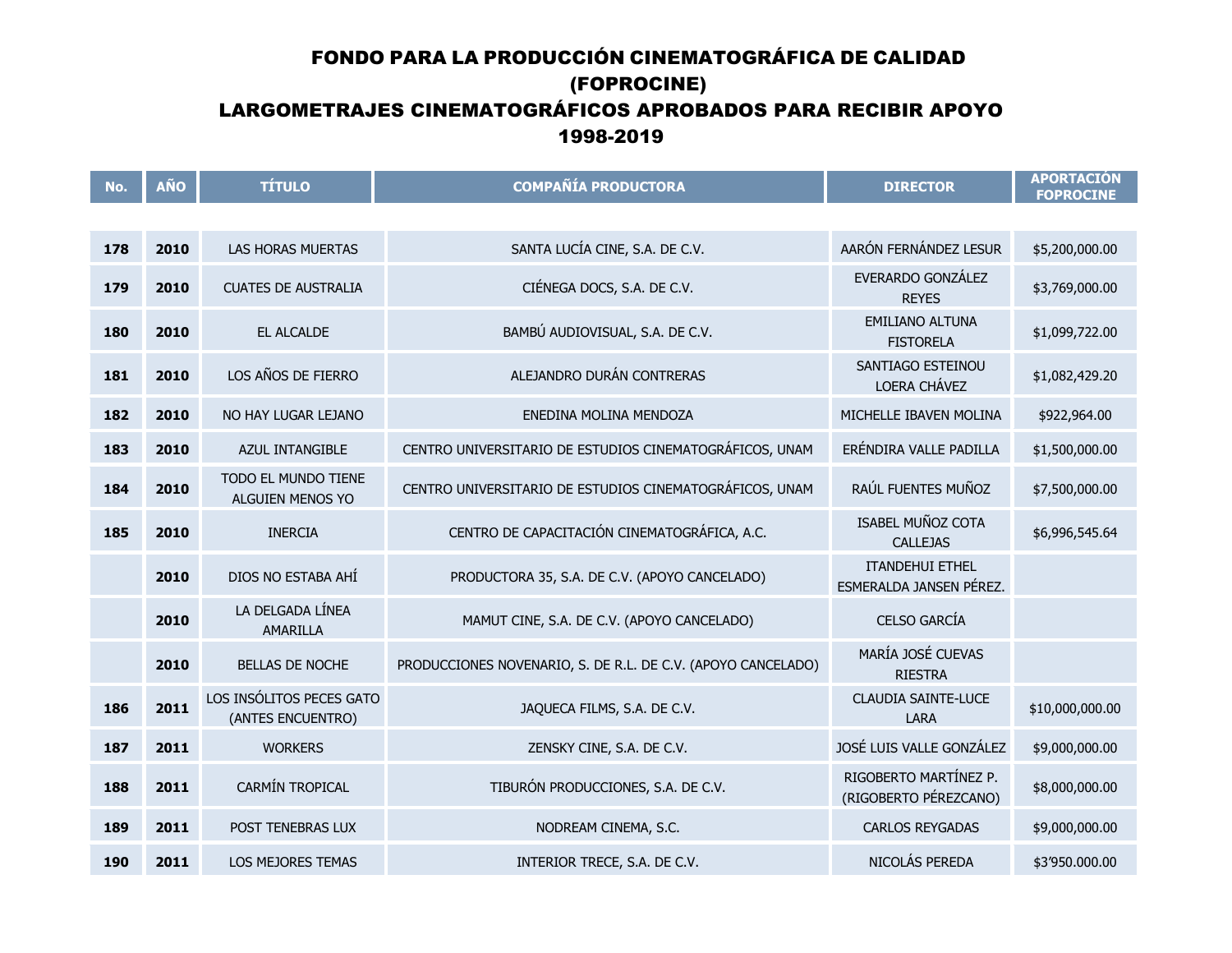| No. | <b>AÑO</b> | <b>TÍTULO</b>                                         | <b>COMPAÑÍA PRODUCTORA</b>                     | <b>DIRECTOR</b>                        | <b>APORTACIÓN</b><br><b>FOPROCINE</b> |
|-----|------------|-------------------------------------------------------|------------------------------------------------|----------------------------------------|---------------------------------------|
|     |            |                                                       |                                                |                                        |                                       |
| 191 | 2011       | EL CUARTO DESNUDO<br>(ANTES TENGO 11 AÑOS)            | MISS PARAGUAY PRODUCCIONES, S. DE R.L. DE C.V. | NURIA IBÁÑEZ                           | \$868,856.00                          |
| 192 | 2011       | PARTES DE UNA FAMILIA<br>(PARTE DE UNA FAMILIA)       | DIEGO GUTIÉRREZ COPE                           | DIEGO GUTIÉRREZ                        | \$2,162,626.00                        |
| 193 | 2011       | LA DANZA DEL HIPOCAMPO                                | ERIKA MERCADO SÁNCHEZ                          | GABRIELA DOMÍNGUEZ<br><b>RUVALCABA</b> | \$1,358,552.00                        |
| 194 | 2011       | <b>ROSARIO</b>                                        | ORGANIZACIÓN BIAS Y CORTES, S.A. DE C.V.       | <b>SUSANA ERENBERG</b>                 | \$929,842.00                          |
| 195 | 2011       | LOS DÍAS NO VUELVEN                                   | RAÚL CUESTA JIMÉNEZ                            | RAÚL CUESTA                            | \$1,100,000.00                        |
| 196 | 2011       | DE PURO AIRE                                          | MEDIA MAC, S.A. DE C.V.                        | CARLOS HERNÁNDEZ                       | \$850,000.00                          |
| 197 | 2011       | CHALÁN                                                | FILM TANK, S.A. DE C.V.                        | JORGE PÉREZ Y MICHEL<br><b>GRAU</b>    | \$2,397,621.86                        |
| 198 | 2011       | EN EL OMBLIGO DEL CIELO                               | MALICIA PRODUCCIONES, S. DE R.L. DE C.V.       | CARLOS HUGO ENRIQUE<br>GÓMEZ OLIVER    | \$2,345,085.43                        |
| 199 | 2011       | <b>HECHO EN CHINA</b>                                 | GRUPO IMAGYX, S.A. DE C.V.                     | GABRIEL GUZMÁN SÁNCHEZ                 | \$2,400,000.00                        |
| 200 | 2011       | <b>CARMITA</b>                                        | ISRAEL CÁRDENAS RAMÍREZ                        | LAURA AMELIA GUZMÁN                    | \$1,258,000.00                        |
| 201 | 2011       | EL ALBERGUE                                           | UTOPÍA VIDEO PRODUCCIONES, S.A. DE C.V.        | ALEJANDRA ISLAS                        | \$639,160.00                          |
| 202 | 2011       | FLOR EN OTOMÍ                                         | LA CASA DE ATRÁS, S.C.                         | LUISA RILEY RODRÍGUEZ                  | \$947,292.65                          |
| 203 | 2011       | PALABRAS MÁGICAS<br>(PARA ROMPER UN<br>ENCANTAMIENTO) | PRODUCCIONES AMARANTA, S.A. DE C.V.            | MERCEDES MONCADA<br><b>RODRÍGUEZ</b>   | \$1,510,810.55                        |
| 204 | 2011       | EL SILENCIO DE LA<br><b>PRINCESA</b>                  | CENTRO DE CAPACITACIÓN CINEMATOGRÁFICA, A.C.   | MANUEL CAÑIBE                          | \$1,489,710.00                        |
| 205 | 2011       | MÁS AMANECERES                                        | LILIA LOURDES VELAZCO VALLE                    | JORGE YAIR LEYVA ROBLES                | \$700,000.00                          |
| 206 | 2011       | NO QUIERO DORMIR SOLA                                 | ESTEBAN CORP, S.A. DE C.V.                     | NATALIA BERISTAÍN                      | \$2,842,463.00                        |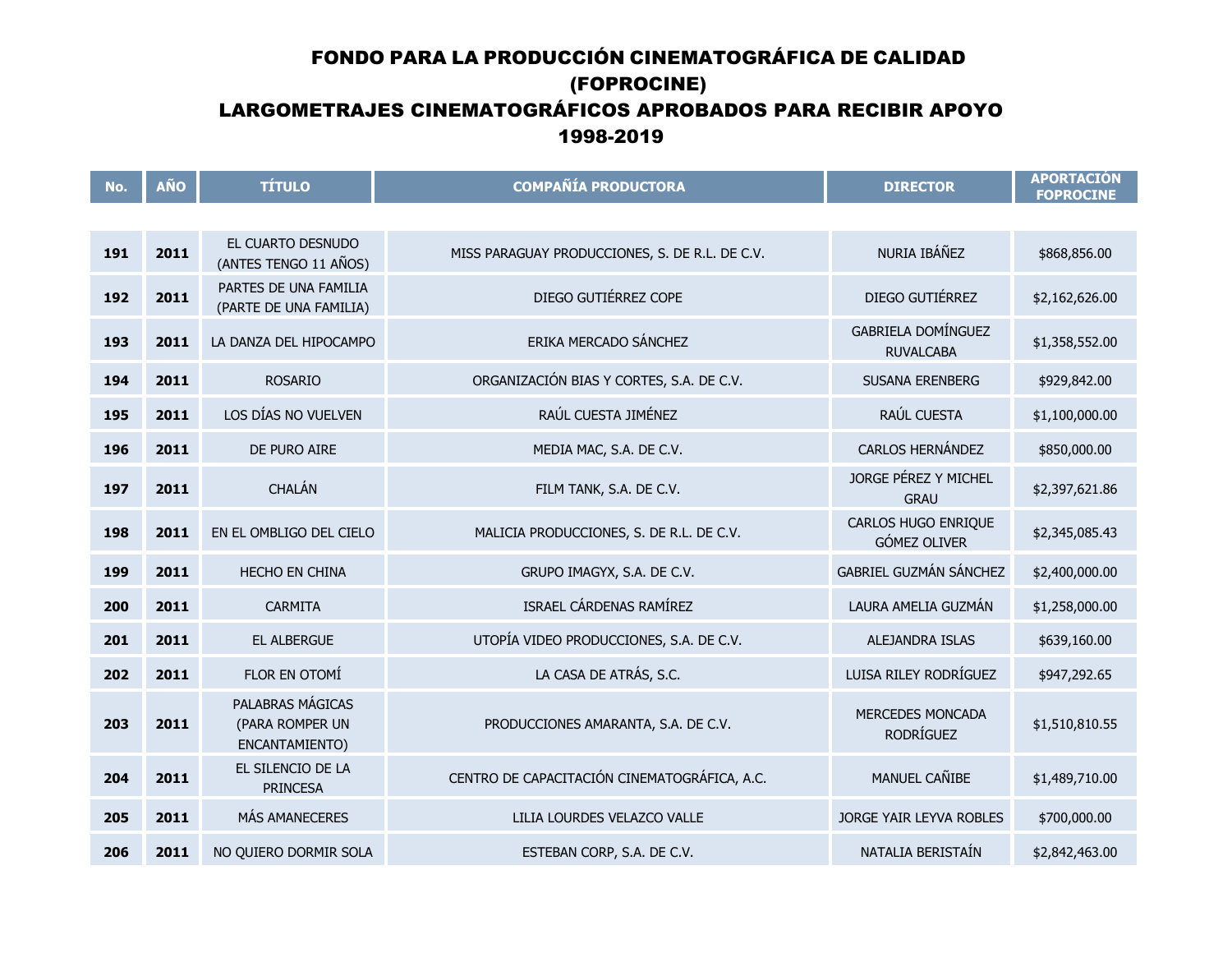| No. | <b>AÑO</b> | <b>TÍTULO</b>                                           | <b>COMPAÑÍA PRODUCTORA</b>                                                   | <b>DIRECTOR</b>                              | <b>APORTACIÓN</b><br><b>FOPROCINE</b> |
|-----|------------|---------------------------------------------------------|------------------------------------------------------------------------------|----------------------------------------------|---------------------------------------|
|     |            |                                                         |                                                                              |                                              |                                       |
| 207 | 2011       | LA VIDA DESPUÉS (ANTES LA<br>VÍSPERA DEL ABISMO)        | CENTRO DE CAPACITACIÓN CINEMATOGRÁFICA, A.C.                                 | DAVID PABLOS SÁNCHEZ                         | \$7,500,000.00                        |
|     | 2011       | BI'AN LA OBSESIÓN DE LA<br>ISLA MISTERIOSA.             | CENTRO UNIVERSITARIO DE ESTUDIOS CINEMATOGRÁFICOS, UNAM<br>(APOYO CANCELADO) | PABLO MENDOZA Y<br><b>MARTÍ TORRENS</b>      |                                       |
| 208 | 2011       | LA HISTORIA NEGRA DEL<br>CINE MEXICANO                  | CENTRO UNIVERSITARIO DE ESTUDIOS CINEMATOGRÁFICOS, UNAM                      | ANDRÉS GARCÍA FRANCO                         | \$1,500,000.00                        |
| 209 | 2012       | <b>GONZÁLEZ</b>                                         | LAURA ISABEL PINO UGALDE                                                     | LORENZO CHRISTIAN DÍAZ<br><b>PARDO</b>       | \$5,981,968.38                        |
| 210 | 2012       | <b>GLORIA</b>                                           | ARROS CINE, S.A. DE C.V.                                                     | DIEGO ANDRÉS ROS<br><b>DURAZO</b>            | \$6,800,270.39                        |
| 211 | 2012       | <b>GÜEROS</b>                                           | POSTAL PRODUCCIONES, S.A. DE C.V.                                            | ALONSO RUIZPALACIOS<br><b>REMUS</b>          | \$9,245,629.66                        |
| 212 | 2012       | EL OLVIDO ESTÁ LLENO DE<br><b>NOSTALGIA</b>             | PEPA FILMS, S.A. DE C.V.                                                     | SOFÍA ALEJANDRA SÁNCHEZ<br><b>OROZCO</b>     | \$6,122,131.66                        |
| 213 | 2012       | <b>VIENTO APARTE</b>                                    | ALBRICIAS PRODUCCIÓN, S. DE R.L. DE C.V.                                     | SERGIO ALEJANDRO<br><b>GERBER BICECCI</b>    | \$8,500,000.00                        |
| 214 | 2012       | <b>LA TIRISIA</b>                                       | TIRISIA CINE, S. DE R.L. DE C.V.                                             | JORGE PÉREZ SOLANO                           | \$8,400,000.00                        |
| 215 | 2012       | <b>HELI</b>                                             | AMAT ESCALANTE WOOL                                                          | AMAT ESCALANTE WOOL                          | \$1,800,000.00                        |
| 216 | 2012       | BATALLAS ÍNTIMAS                                        | CASADELOU S.A. DE C.V.                                                       | LUCIA MARIANA GAJÁ<br><b>FERRER</b>          | \$2,500,000.00                        |
| 217 | 2012       | <b>GIMME THE POWER (ANTES</b><br>MOLOTOV EL DOCUMENTAL) | AMATEUR FILMS, S.A. DE C.V.                                                  | OLALLO RUBIO MAAUAD                          | \$3,350,590.35                        |
| 218 | 2012       | CAFÉ                                                    | HATUEY JOAQUÍN VIVEROS LAVIELLE                                              | HATUEY JOAQUÍN VIVEROS<br>LAVIELLE           | \$900,000.00                          |
| 219 | 2012       | EL HOGAR AL REVÉS                                       | ADRIANA ISELA TRUJILLO MÉNDEZ                                                | ITZEL SANTA MARTÍNEZ<br>DEL CAÑIZO FERNÁNDEZ | \$934,058.00                          |
| 220 | 2012       | HASTA EL FIN DE LOS DÍAS                                | MAURICIO BIDAULT FERNÁNDEZ LEDESMA                                           | MAURICIO BIDAULT<br>FERNÁNDEZ LEDESMA        | \$786,494.01                          |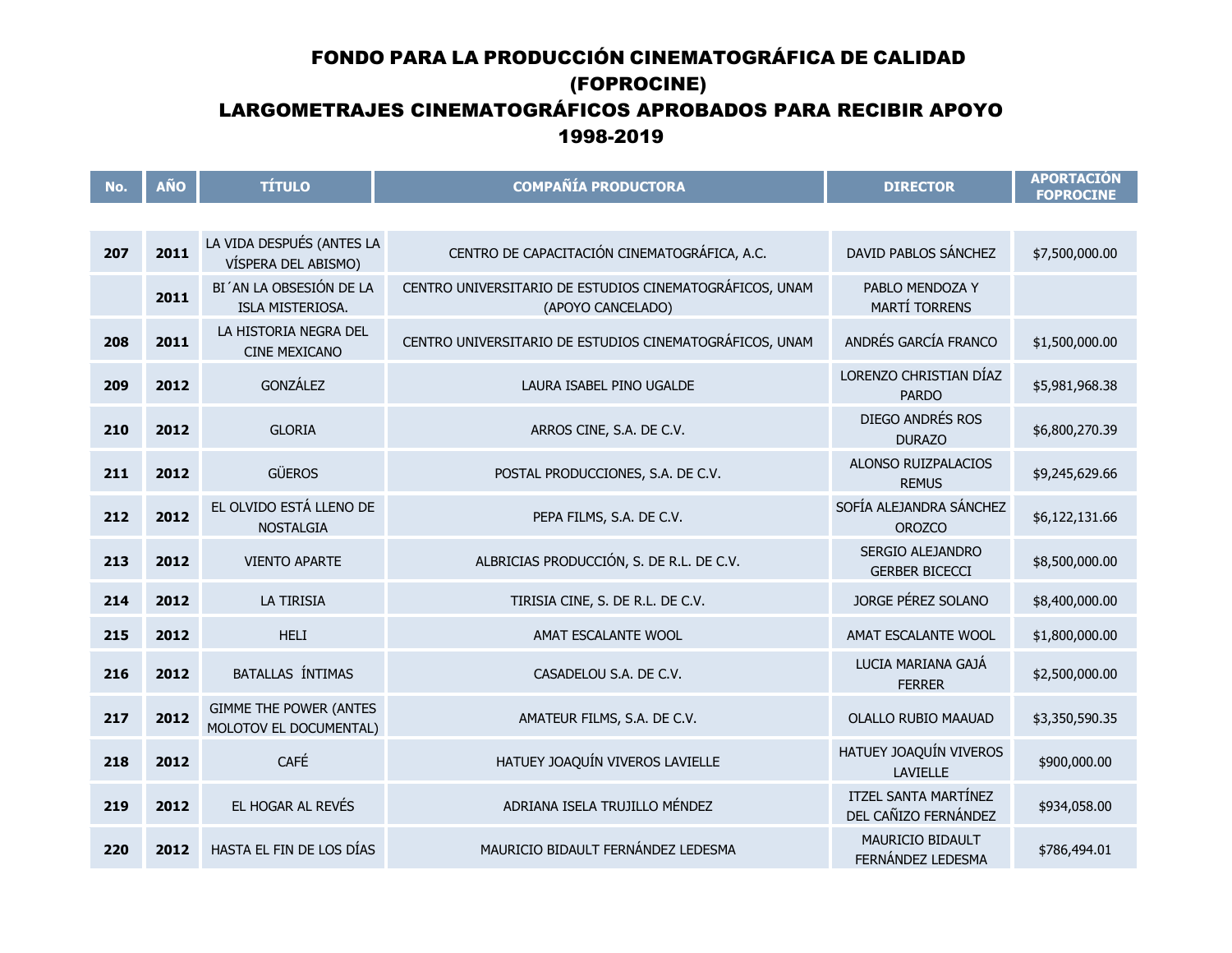| No. | <b>AÑO</b> | <b>TÍTULO</b>                                     | <b>COMPAÑÍA PRODUCTORA</b>                   | <b>DIRECTOR</b>                         | <b>APORTACIÓN</b><br><b>FOPROCINE</b> |
|-----|------------|---------------------------------------------------|----------------------------------------------|-----------------------------------------|---------------------------------------|
|     |            |                                                   |                                              |                                         |                                       |
| 221 | 2012       | <b>GENERACIÓN SPIELBERG</b>                       | HOMERO BAZÁN LONGI                           | HOMERO BAZÁN LONGI                      | \$2,297,349.40                        |
| 222 | 2012       | <b>HALLEY</b>                                     | JAIME FRANCISCO ROMANDÍA                     | SEBASTIÁN HOFMAN                        | \$2,536,741.00                        |
| 223 | 2012       | LA MAÑANA NO COMIENZA<br>AQUÍ                     | 13 LUNAS, S.A. DE C.V.                       | IVÁN ÁVILA                              | \$1,600,000.00                        |
| 224 | 2012       | <b>MUROS</b>                                      | <b>GREGORIO CARLOS ROCHA VALVERDE</b>        | <b>GREGORIO ROCHA</b>                   | \$1,147,823.00                        |
| 225 | 2012       | PURGATORIO, UN VIAJE AL<br>CORAZÓN DE LA FRONTERA | LA MAROMA, S.A. DE C.V.                      | RODRIGO REYES MANZO                     | \$673,500.00                          |
| 226 | 2012       | VIEJO VAQUERO                                     | ÁNGEL HORACIO ESTRADA                        | ÁNGEL HORACIO ESTRADA                   | \$412,000.00                          |
| 227 | 2012       | <b>CRÍA BUITRES</b>                               | CIRCO AZUL, S.A. DE C.V.                     | RAÚL NAVA GONZÁLEZ                      | \$2,400,000.00                        |
| 228 | 2012       | <b>IMPLACABLE</b>                                 | PRODUCCIONES EL CHANGO, S.A. DE C.V.         | CARLOS GARCÍA CAMPILLO                  | \$2,400,000.00                        |
| 229 | 2012       | <b>VLADIMIR EN MÍ</b>                             | CADENCIA COMUNICACIONES FILANTRÓPICAS, SC    | OCTAVIO JESÚS REYES                     | \$2,400,000.00                        |
| 230 | 2012       | EL ELEFANTE EN LA<br><b>HABITACIÓN</b>            | CENTRO DE CAPACITACIÓN CINEMATOGRÁFICA, A.C. | NATALIA BRUSCHTEIN<br><b>ERENBERG</b>   | \$1,500,000.00                        |
| 231 | 2012       | <b>ESTRELLAS SOLITARIAS</b>                       | CENTRO DE CAPACITACIÓN CINEMATOGRÁFICA, A.C. | FERNANDO FIDEL<br>URDAPILLETA JIMÉNEZ   | \$7,499,987.15                        |
| 232 | 2013       | LA EXTINCIÓN DE LOS<br><b>DINOSAURIOS</b>         | GOLIAT FILMS, S.A. DE C.V.                   | LUIS AGUSTÍN AYHLLON<br><b>FLORES</b>   | \$4,030,410.97                        |
| 233 | 2013       | LOS REYES DEL JUEGO                               | LA PALMA DE ORO FILMS, S.A. DE C.V.          | FERNANDO FIDEL<br>URDAPILLETA JIMÉNEZ   | \$4,040,000.00                        |
| 234 | 2013       | <b>INZOMNIA</b>                                   | INZOMNIA ANIMACIÓN, S.A. DE C.V.             | LUIS TÉLLEZ IBARRA                      | \$9,500,000.00                        |
| 235 | 2013       | <b>ZEUS</b>                                       | CINE PANTERA, S.A. DE C.V.                   | MIGUEL CALDERÓN<br><b>ROTHENSTREICH</b> | \$9,500,000.00                        |
| 236 | 2013       | <b>LAS TINIEBLAS</b>                              | VARIOS LOBOS, S.A. DE C.V.                   | DANIEL CASTRO ZIMBRON                   | \$9,000,000.00                        |
| 237 | 2013       | <b>TAMARA Y LA CATARINA</b>                       | UNDERDOG, S. DE R.L. DE C.V.                 | <b>LUCIA MONSERRAT</b>                  | \$9,500,000.00                        |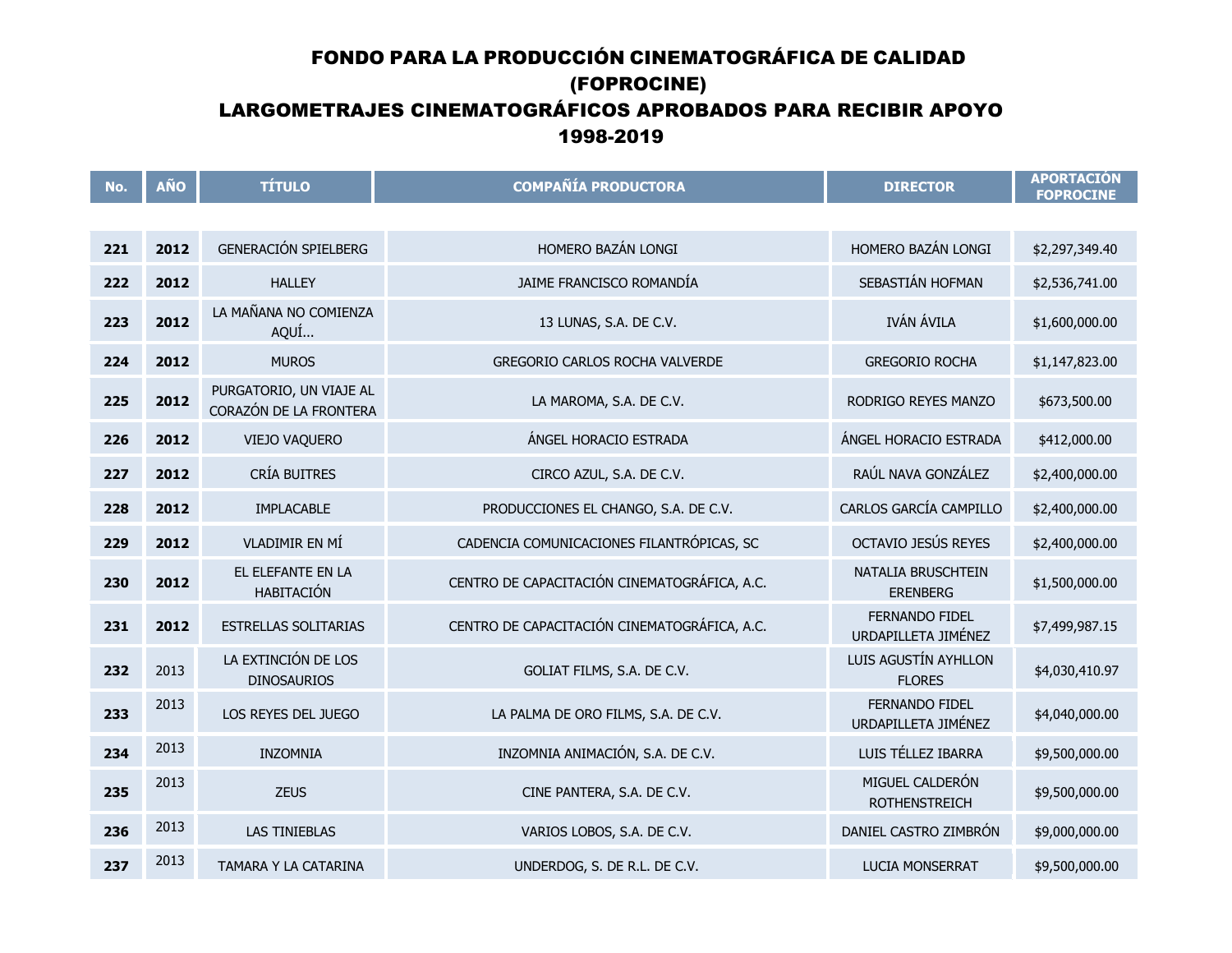| No. | <b>AÑO</b> | <b>TÍTULO</b>                               | <b>COMPAÑÍA PRODUCTORA</b>                        | <b>DIRECTOR</b>                                  | <b>APORTACIÓN</b><br><b>FOPROCINE</b> |
|-----|------------|---------------------------------------------|---------------------------------------------------|--------------------------------------------------|---------------------------------------|
|     |            |                                             |                                                   |                                                  |                                       |
|     |            |                                             |                                                   | <b>CARRERAS NAVARRO</b>                          |                                       |
| 238 | 2013       | SUEÑO EN OTRO IDIOMA                        | AGENCIA SHA, S. DE R.L. DE C.V.                   | <b>CARLOS ERNESTO</b><br><b>CONTRERAS FLORES</b> | \$9,499,841.35                        |
| 239 | 2013       | <b>TORMENTERO</b>                           | AXOLOTE CINE, S.A. DE C.V.                        | RUBÉN IMAZ CASTRO                                | \$3,292,597.52                        |
| 240 | 2013       | <b>TRAICIÓN</b>                             | CUADRO COMPLETO PRODUCTIONS, S.A. DE C.V.         | IGNACIO ORTIZ CRUZ                               | \$9,500,000.00                        |
| 241 | 2013       | DERECHO DE PLAYA                            | JORGE DÍAZ SÁNCHEZ                                | JORGE DÍAZ SÁNCHEZ                               | \$1,099,000.00                        |
| 242 | 2013       | EL REMOLINO                                 | ANAÍS VIGNAL NOVELO                               | LAURA HERRERO GARVÍN                             | \$1,045,000.00                        |
| 243 | 2013       | LOS ÚLTIMOS KILIWAS                         | MONO GROUP, S.A. DE C.V.                          | RODRIGO ITURRALDE<br>ÁLVAREZ                     | \$1,007,000.00                        |
| 244 | 2013       | DAVID, EL REGRESO A LA<br><b>TIERRA</b>     | AMAINA FILMS, S.A. DE C.V.                        | <b>ANAÏS HUERTA</b>                              | \$1,099,000.00                        |
| 245 | 2013       | EL PASO                                     | ARTEGIOS, S.A. DE C.V.                            | EVERARDO GONZÁLEZ REYES                          | \$3,200,000.00                        |
| 246 | 2013       | LIWA MAIRIN Y EL MITO DEL<br>ETERNO RETORNO | PALOMA NEGRA FILMS, S. DE R.L. DE C.V.            | LUIS ENRIQUE RINCÓN<br><b>CORONA</b>             | \$2,250,000.00                        |
| 247 | 2013       | <b>RESURRECCIÓN</b>                         | EUGENIO GREGORIO POLGOVSKY EZCURRA                | <b>EUGENIO GREGORIO</b><br>POLGOVSKY EZCURRA     | \$1,600,000.00                        |
| 248 | 2013       | EL COMIENZO DEL TIEMPO                      | AGRUPACIÓN CARAMELO CINEMATOGRÁFICA, S.A. DE C.V. | BERNARDO ARELLANO DE LA<br><b>CRUZ</b>           | \$2,638,390.64                        |
| 249 | 2013       | YO SOY LA FELICIDAD DE<br><b>ESTE MUNDO</b> | ROBERTO FIESCO TREJO                              | JULIÁN HERNÁNDEZ PÉREZ                           | \$1,964,058.00                        |
| 250 | 2013       | MADE IN BANGKOK                             | ME RIO DE JANEIRO PRODUCCIONES, S.A. DE C.V.      | <b>FLAVIO ALBERTO</b><br><b>FLORENCIO</b>        | \$1,046,091.60                        |
| 251 | 2013       | RETRATOS DE UNA<br><b>BÚSQUEDA</b>          | KARLA TARCILA URIBE GONZÁLEZ                      | ALICIA CALDERÓN TORRES                           | \$1,347,750.80                        |
| 252 | 2013       | SI CORRE O VUELAA LA<br><b>CAZUELA</b>      | INÉDITAS FILMS & MEDIA CENTER, S. DE R.L. DE C.V. | SALOMÓN MORALES OLVERA                           | \$582,079.00                          |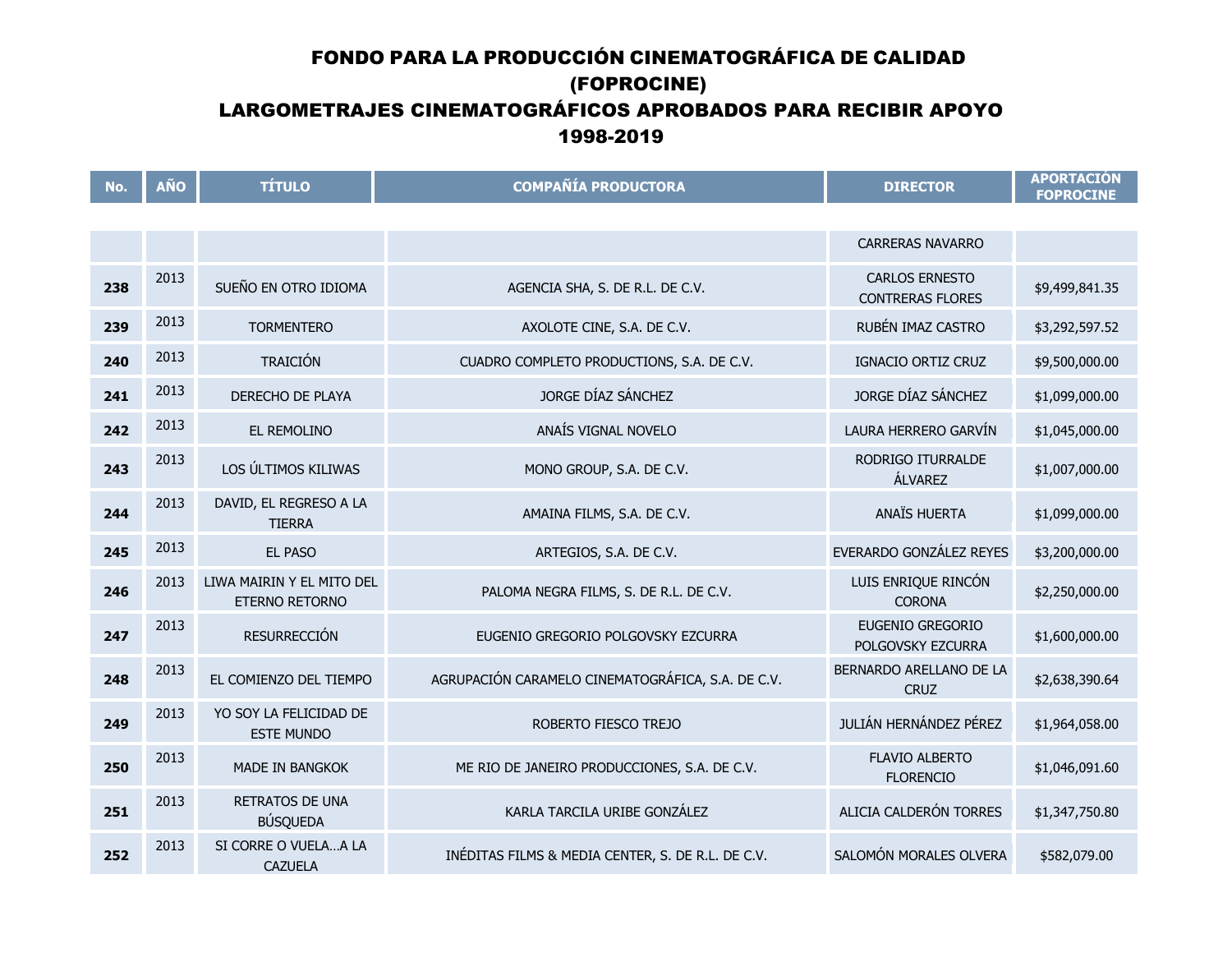| No. | <b>AÑO</b> | <b>TÍTULO</b>                              | <b>COMPAÑÍA PRODUCTORA</b>                                  | <b>DIRECTOR</b>                                | <b>APORTACIÓN</b><br><b>FOPROCINE</b> |
|-----|------------|--------------------------------------------|-------------------------------------------------------------|------------------------------------------------|---------------------------------------|
|     |            |                                            |                                                             |                                                |                                       |
| 253 | 2013       | SUNKA RAKU (ALEGRÍA<br>EVANESCENTE)        | TE FILMS PRODUCCIONES, S.A.                                 | <b>CARLOS ALBERTO SAMA</b><br>PÉREZ            | \$1,590,446.16                        |
| 254 | 2013       | EL BUEN CRISTIANO                          | CENTRO DE CAPACITACIÓN CINEMATOGRÁFICA, A.C. (C.C.C.)       | IZABEL ACEVEDO GONZÁLEZ                        | \$1,499,522.00                        |
| 255 | 2013       | DISTANCIAS CORTAS                          | CENTRO DE CAPACITACIÓN CINEMATOGRÁFICA, A.C. (C.C.C.)       | ALEJANDRO GUZMÁN                               | \$7,498,912.01                        |
| 256 | 2013       | EL SUEÑO DE MARAKAME                       | CENTRO UNIVERSITARIO DE ESTUDIOS CINEMATOGRÁFICOS (CUEC)    | FEDERICO CECHETTI                              | \$7,500,000.00                        |
| 257 | 2014       | LA ATLÁNTIDA                               | GALOPANDO CINE, S.A. DE C.V.                                | BÁRBARA OCHOA<br><b>CASTAÑEDA</b>              | \$7,394,889.00                        |
| 258 | 2014       | LOS DÍAS MAS OSCUROS DE<br><b>NOSOTRAS</b> | ENAGUAS CINE, S.A. DE C.V.                                  | ASTRID RONDERO<br>MARTÍNEZ                     | \$9,845,123.81                        |
| 259 | 2014       | ESTACIÓN VIOLENTA                          | CACEROLA FILMS, S.A. DE C.V.                                | HILDA HIDALGO XIRINACHS                        | \$1,600,000.05                        |
| 260 | 2014       | LA REGIÓN SALVAJE                          | MANTARRAYA PRODUCCIONES, S.A. DE C.V.                       | AMAT ESCALANTE WOOL                            | \$8,500,000.00                        |
| 261 | 2014       | TE PROMETO ANARQUÍA                        | INTERIOR TRECE, S.A. DE C.V.                                | JULIO HERNÁNDEZ CORDÓN                         | \$7,434,836.63                        |
|     | 2014       | LA MUERTE A DOMICILIO                      | CUATRO SOLES FILMS, S.A. DE C.V. (APOYO CANCELADO)          | FELIPE CAZALS                                  |                                       |
| 262 | 2014       | MANO A MANO                                | PRODUCTORA 35, S.A. DE C.V.                                 | ARTURO RIPSTEIN ROSEN                          | \$10,000,000.00                       |
| 263 | 2014       | <b>CANGREJOS</b>                           | CINE ERMITAÑO, S. DE R.L. DE C.V.                           | MARÍA LUISA GABRIELA<br>SILVIA NOVARO PEÑALOZA | \$8,250,900.04                        |
|     | 2014       | HAYA Y EL BOSQUE DE<br><b>NIEBLA</b>       | VIENTO DEL NORTE CINE, S. DE R.L. DE C.V. (APOYO CANCELADO) | MÓNICA MARCELA ÁLVAREZ<br><b>FRANCO</b>        |                                       |
| 264 | 2014       | ME LLAMO MARGARITA                         | BRUNO ARNALDO SANTAMARÍA RAZO                               | <b>BRUNO ARNALDO</b><br>SANTAMARÍA RAZO        | \$1,099,073.00                        |
| 265 | 2014       | LOS NIÑOS DE LA CRUZ                       | KAREN LOURDES SILVA ROBLES                                  | JAIME VILLA GALINDO                            | \$683,366.82                          |
| 266 | 2014       | ME LLAMABAN KING TIGER                     | ÁNGEL HORACIO ESTRADA SOTO                                  | ÁNGEL HORACIO ESTRADA<br><b>SOTO</b>           | \$1,100,000.00                        |
| 267 | 2014       | A LAS DOS DE LA MAÑANA                     | CUADERNOS DE CINE, S.A. DE C.V.                             | MARTA FERRER CARNÉ                             | \$1,099,747.67                        |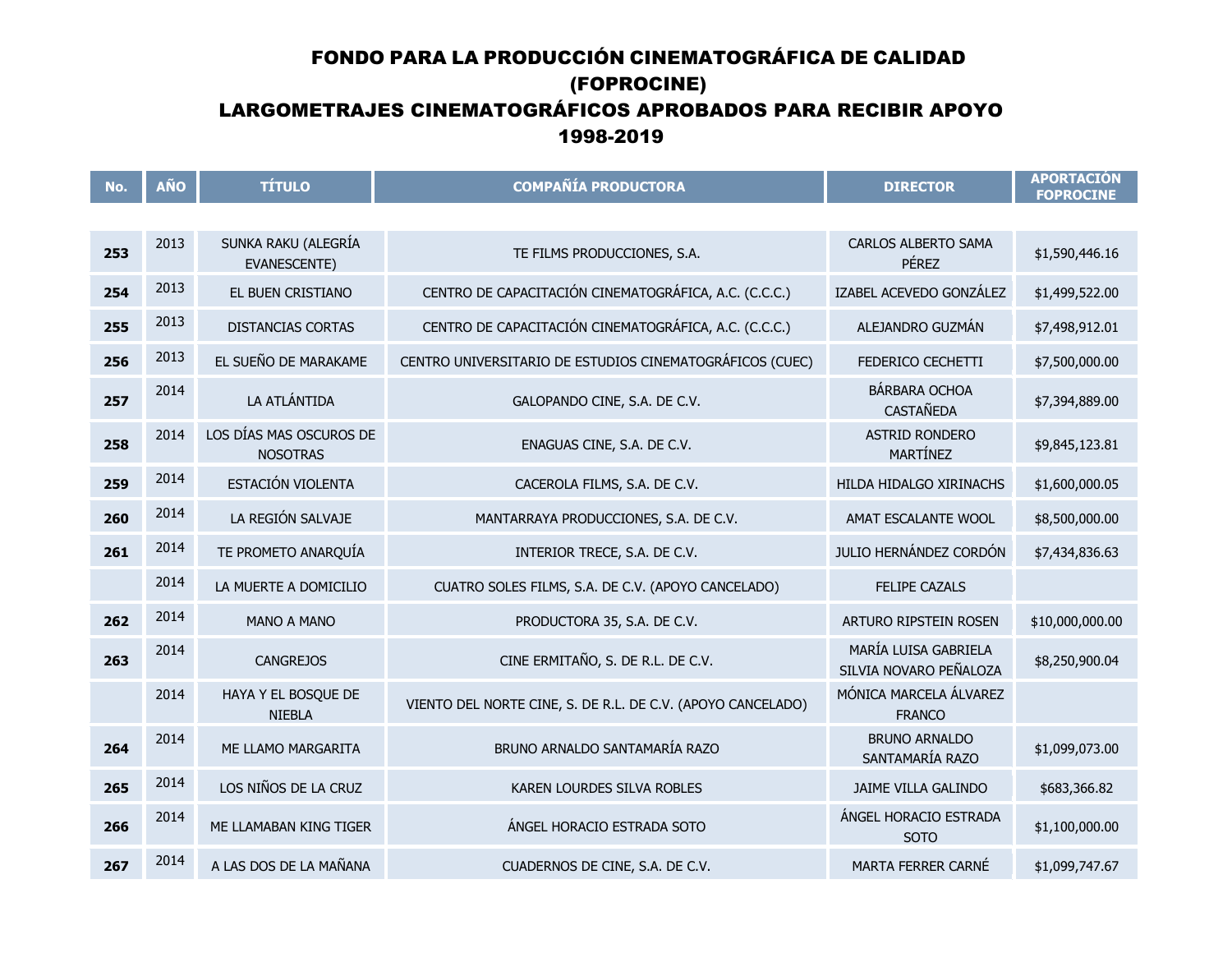| No. | <b>AÑO</b> | <b>TÍTULO</b>                          | <b>COMPAÑÍA PRODUCTORA</b>                               | <b>DIRECTOR</b>                                                    | <b>APORTACIÓN</b><br><b>FOPROCINE</b> |
|-----|------------|----------------------------------------|----------------------------------------------------------|--------------------------------------------------------------------|---------------------------------------|
|     |            |                                        |                                                          |                                                                    |                                       |
| 268 | 2014       | 16,599, LA LUZ Y LA FUERZA             | MARÍA ALEJANDRA ISLAS CARO                               | MARÍA ALEJANDRA ISLAS<br><b>CARO</b>                               | \$2,582,027.76                        |
| 269 | 2014       | MAÍZ, ORIGEN Y DESTINO                 | ALBERTO CORTÉS CALDERÓN                                  | ALBERTO CORTÉS<br><b>CALDERÓN</b>                                  | \$3,587,594.22                        |
| 270 | 2014       | <b>DANIA</b>                           | CHAMACA FILMS, S.A. DE C.V.                              | DARIELA LUDLOW DELOYA                                              | \$1,400,000.00                        |
| 271 | 2014       | DÓLARES DE ARENA                       | ISRAEL CÁRDENAS RAMIREZ                                  | ISRAEL CÁRDENAS RAMÍREZ<br>Y LAURA AMELIA GUZMÁN<br><b>CONDE</b>   | \$1,000,000.00                        |
| 272 | 2014       | EL CHARRO DE TOLUQUILLA                | LUPE & HIJOS FILMS, S.A. DE C.V.                         | JOSÉ VILLALOBOS ROMERO                                             | \$1,085,000.00                        |
| 273 | 2014       | PARQUE LENIN                           | NÓMADAS Y COMPAÑÍA, S. DE R.L. DE C.V.                   | <b>ITZIAR MAIDER LEEMANS Y</b><br>CARLOS ALBERTO MEDELLÍN<br>MIÑÓN | \$765,000.00                          |
| 274 | 2014       | SUNÚ                                   | TERESA CAMOU GUERRERO                                    | TERESA CAMOU GUERRERO                                              | \$1,052,200.00                        |
| 275 | 2014       | UN EXILIO: PELÍCULA<br><b>FAMILIAR</b> | JUAN FRANCISCO URRUSTI ALONSO                            | JUAN FRANCISCO URRUSTI<br><b>ALONSO</b>                            | \$750,000.00                          |
| 276 | 2015       | AYÚDAME A PASAR LA NOCHE               | CENTRO DE CAPACITACIÓN CINEMATOGRÁFICA, A.C. (C.C.C.)    | JOSÉ RAMÓN CHÁVEZ<br><b>DELGADO</b>                                | \$7,498,908.28                        |
| 277 | 2015       | <b>TAKEDA</b>                          | CENTRO DE CAPACITACIÓN CINEMATOGRÁFICA, A.C. (C.C.C.)    | YA'ASIB ÁLVARO VÁZQUEZ<br><b>COLMENARES</b>                        | \$1,499,832.01                        |
| 278 | 2015       | <b>RITA</b>                            | CENTRO UNIVERSITARIO DE ESTUDIOS CINEMATOGRÁFICOS (CUEC) | ARTURO DÍAZ SANTANA                                                | \$1,250,000.00                        |
| 279 | 2015       | <b>MENTE REVOLVER</b>                  | CENTRO UNIVERSITARIO DE ESTUDIOS CINEMATOGRÁFICOS (CUEC) | ALEJANDRO RAMÍREZ<br><b>CORONA</b>                                 | \$5,000,000.00                        |
| 280 | 2015       | CORAZÓN DE MEZQUITE                    | KI VISUAL, S.A. DE C.V. (APOYO CANCELADO)                | ANA LAURA CALDERÓN<br><b>MONTIEL</b>                               | \$6,000,000.00                        |
| 281 | 2015       | OLIVERIO Y LA PISCINA                  | FELINA PRODUCCIONES, S.A. DE C.V. (APOYO CANCELADO)      | ARCADI PALERM ARTIS                                                | \$7,814,500.00                        |
| 282 | 2015       | <b>EL CRIADERO</b>                     | AGALMA, S.A. DE C.V. (APOYO CANCELADO)                   | DIANA MARÍA CARDOZO<br><b>BENIA</b>                                | \$8,500,000.00                        |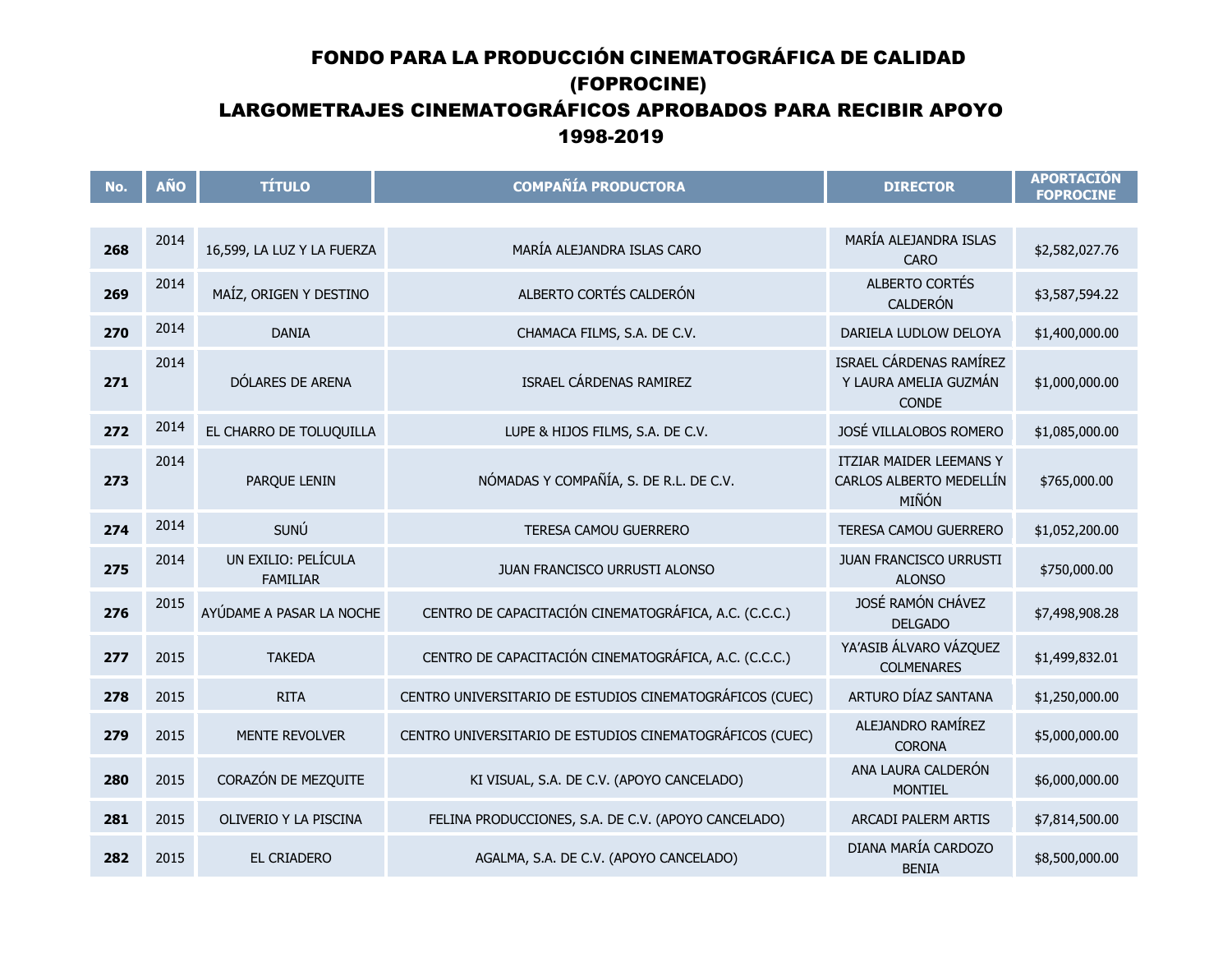| No. | <b>AÑO</b> | <b>TÍTULO</b>                               | <b>COMPAÑÍA PRODUCTORA</b>                         | <b>DIRECTOR</b>                               | <b>APORTACIÓN</b><br><b>FOPROCINE</b> |
|-----|------------|---------------------------------------------|----------------------------------------------------|-----------------------------------------------|---------------------------------------|
|     |            |                                             |                                                    |                                               |                                       |
| 283 | 2015       | <b>TEMPERATURA AMBIENTE</b>                 | CUEVAS DE ALTAMIRA, S.A. DE C.V. (APOYO CANCELADO) | PAULA GENOVEVA<br>MARKOVITCH EDELSTEIN        | \$6,233,926.00                        |
| 284 | 2015       | DONDE NACE LA VIDA                          | DONDE NACE LA VIDA, S. DE R.L. DE C.V.             | <b>CARLOS REYGADAS</b><br>CASTILLO            | \$6,413,476.00                        |
| 285 | 2015       | LA NEGRADA                                  | TIRISIA CINE, S. DE R.L. DE C.V.                   | JORGE PÉREZ SOLANO                            | \$9,613,476.00                        |
| 286 | 2015       | UZI                                         | FOGATA AUDIOVISUAL, S. DE R.L. DE C.V.             | JOSÉ LUIS VALLE GONZÁLEZ                      | \$8,713,476.00                        |
| 287 | 2015       | MAQUINARIA PANAMERICANA                     | JOAQUÍN ALEJANDRO DEL PASO PUENTE                  | JOAQUÍN ALEJANDRO DEL<br><b>PASO PUENTE</b>   | \$1,250,000.00                        |
| 288 | 2015       | <b>CARROÑA</b>                              | GALOPANDO CINE, S.A. DE C.V.                       | SEBASTIÁN HIRIART<br><b>SCHYFTER</b>          | \$600,000.00                          |
| 289 | 2015       | LOS CRÍMENES DEL MAR DEL<br><b>NORTE</b>    | PRODUCCIONES TRAGALUZ, S.A. DE C.V.                | <b>JOSÉ BUIL RÍOS</b>                         | \$2,500,000.00                        |
| 290 | 2015       | AYOTZINAPA, EL PASO DE LA<br><b>TORTUGA</b> | SALAMANDRA PRODUCCIONES, S.A. DE C.V.              | ENRIQUE GARCÍA MEZA                           | \$1,500,000.00                        |
| 291 | 2015       | EN ALGÚN SITIO                              | PAN O RAMA, S.A. DE C.V.                           | DANIELA EDITH REA GÓMEZ                       | \$600,000.00                          |
| 292 | 2015       | ETIQUETA NO RIGUROSA                        | CLETA FILMS, S. DE R.L. DE C.V.                    | <b>CRISTINA HERRERA</b><br><b>BÓRQUEZ</b>     | \$770,670.87                          |
| 293 | 2015       | LA LEY DEL MONTE                            | MANICA PRODUCCIONES, S.A. DE C.V.                  | MARIO ANTONIO<br>MANDUJANO SÁNCHEZ            | \$600,000.00                          |
| 294 | 2015       | SANTO GUERRILLERITO "EL<br>CAIDO DEL CIELO" | EDICIONES PENTAGRAMA, S.A. DE C.V.                 | MODESTO LÓPEZ LÓPEZ                           | \$813,393.00                          |
| 295 | 2015       | HASTA LOS DIENTES                           | HASTA LOS DIENTES FILMS, S.A. DE C.V.              | ALBERTO SAÚL ARNAUT<br><b>ESTRADA</b>         | \$1,090,784.42                        |
| 296 | 2015       | LABERINTO YOÉME                             | CÉSAR ALBERTO GARCÍA TALAMANTES                    | SERGIO PEDRO ROS                              | \$1,100,000.00                        |
| 297 | 2015       | <b>GUERRERO</b>                             | ROMY TATIANA GRAULLERA ESPINOZA                    | LUDOVIC BONLEUX                               | \$1,587,961.58                        |
| 298 | 2015       | <b>CIUDAD</b>                               | BAMBÚ AUDIOVISUAL, S.A. DE C.V.                    | CARLOS FEDERICO ROSSINI,<br>EVERARDO GONZÁLEZ | \$3,431,202.25                        |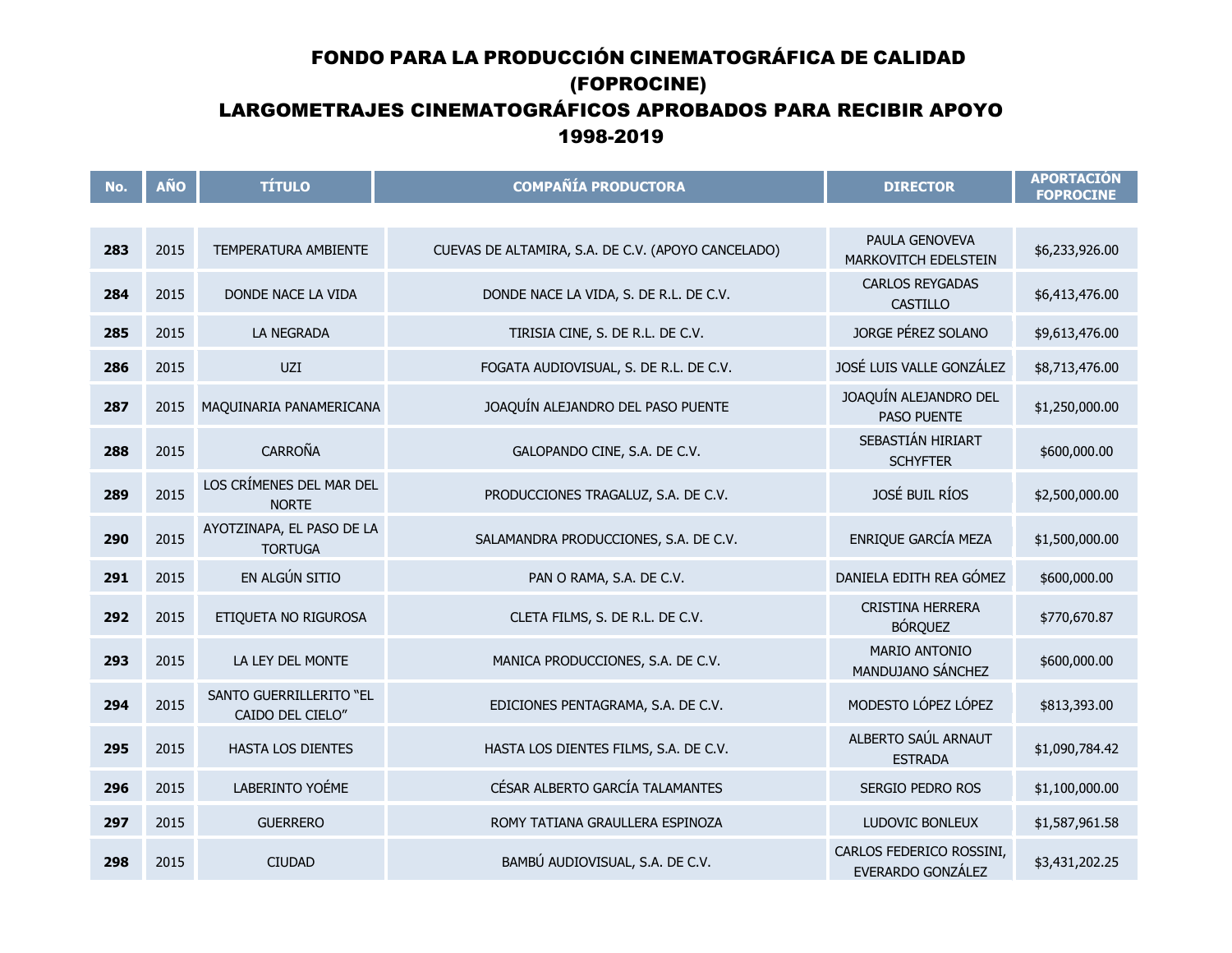| No. | <b>AÑO</b> | <b>TÍTULO</b>                           | <b>COMPAÑÍA PRODUCTORA</b>                            | <b>DIRECTOR</b>                                                                                          | <b>APORTACIÓN</b><br><b>FOPROCINE</b> |
|-----|------------|-----------------------------------------|-------------------------------------------------------|----------------------------------------------------------------------------------------------------------|---------------------------------------|
|     |            |                                         |                                                       |                                                                                                          |                                       |
|     |            |                                         |                                                       | REYES, NICOLÁS<br>ECHEVERRÍA ORTÍZ,<br>TATIANA IXQUIC HUEZO<br>SÁNCHEZ Y PAUL LEDUC<br><b>ROSENZWEIG</b> |                                       |
| 299 | 2015       | <b>MARICARMEN</b>                       | LUPE & HIJOS FILMS, S.A. DE C.V.                      | SERGIO ADRIÁN MORKIN                                                                                     | \$2,353,706.47                        |
| 300 | 2015       | NOTAS PARA NO OLVIDAR                   | VERDE LIMÓN AUDIOVISUAL, S.A. DE C.V.                 | HATUEY JOAQUÍN VIVEROS<br><b>LAVIELLE</b>                                                                | \$3,246,568.56                        |
| 301 | 2015       | UNA CORRIENTE SALVAJE                   | NURIA IBÁÑEZ CASTAÑEDA                                | NURIA IBÁÑEZ CASTAÑEDA                                                                                   | \$2,871,783.89                        |
| 302 | 2015       | TENEMOS LA CARNE                        | PIANO PRODUCCIONES CINEMATOGRÁFICAS, S.A.P.I. DE C.V. | <b>EMILIANO ROCHA MINTER</b>                                                                             | \$600,000.00                          |
| 303 | 2015       | <b>ALBA</b>                             | PELÍCULAS DE LEYENDA, S.C.                            | ANA CRISTINA BARRAGÁN<br>CARRIÓN                                                                         | \$940,747.79                          |
| 304 | 2016       | <b>LUCIÉRNAGAS</b>                      | ZENSKY CINE, S.A. DE C.V.                             | <b>BANI KHOSHNOUDI</b>                                                                                   | \$6'413,476.00                        |
| 305 | 2016       | LA BALADA DE OPPENHEIMER<br><b>PARK</b> | FRAGUA CINEMATOGRAFÍA, S.C.                           | JUAN MANUEL SEPÚLVEDA<br><b>MARTÍNEZ</b>                                                                 | \$550,000.00                          |
| 306 | 2016       | CRÍA PUERCOS                            | CENTRO DE CAPACITACIÓN CINEMATOGRÁFICA                | EHÉCATL GARCÍA JIMÉNEZ                                                                                   | \$5,000,000.00                        |
| 307 | 2016       | EL VENDEDOR DE<br><b>ORQUÍDEAS</b>      | LUCÍA FILMS, S. DE R.L. DE C.V.                       | LORENZO VIGAS                                                                                            | \$650,000.00                          |
| 308 | 2016       | UN BUEN SABOR DE BOCA                   | JORGE Z. LÓPEZ ROMERO (APOYO CANCELADO)               | <b>JAIME HUMBERTO</b><br><b>HERMOSILLO</b>                                                               | \$850,000.00                          |
| 309 | 2016       | LUPE BAJO EL SOL                        | LA MAROMA, S.A. DE C.V.                               | <b>RODRIGO REYES</b>                                                                                     | 480,000.00                            |
| 310 | 2016       | CÓMPRAME UN REVÓLVER<br>PARA LA OCASIÓN | TUYA FILMS, S. DE R.L. DE C.V.                        | JULIO HERNÁNDEZ CORDÓN                                                                                   | \$9'998,852.00                        |
| 311 | 2016       | <b>RICOCHET</b>                         | TANGRAM FILMS, S.A. DE C.V.                           | JOSÉ RODRIGO FIALLEGA<br><b>SUÁREZ</b>                                                                   | \$4'984,884.70                        |
| 312 | 2016       | SIN SEÑAS PARTICULARES                  | CORPULENTA PRODUCCIONES, S.A. DE C.V.                 | MARÍA FERNANDA VALADEZ                                                                                   | \$5'000,000.00                        |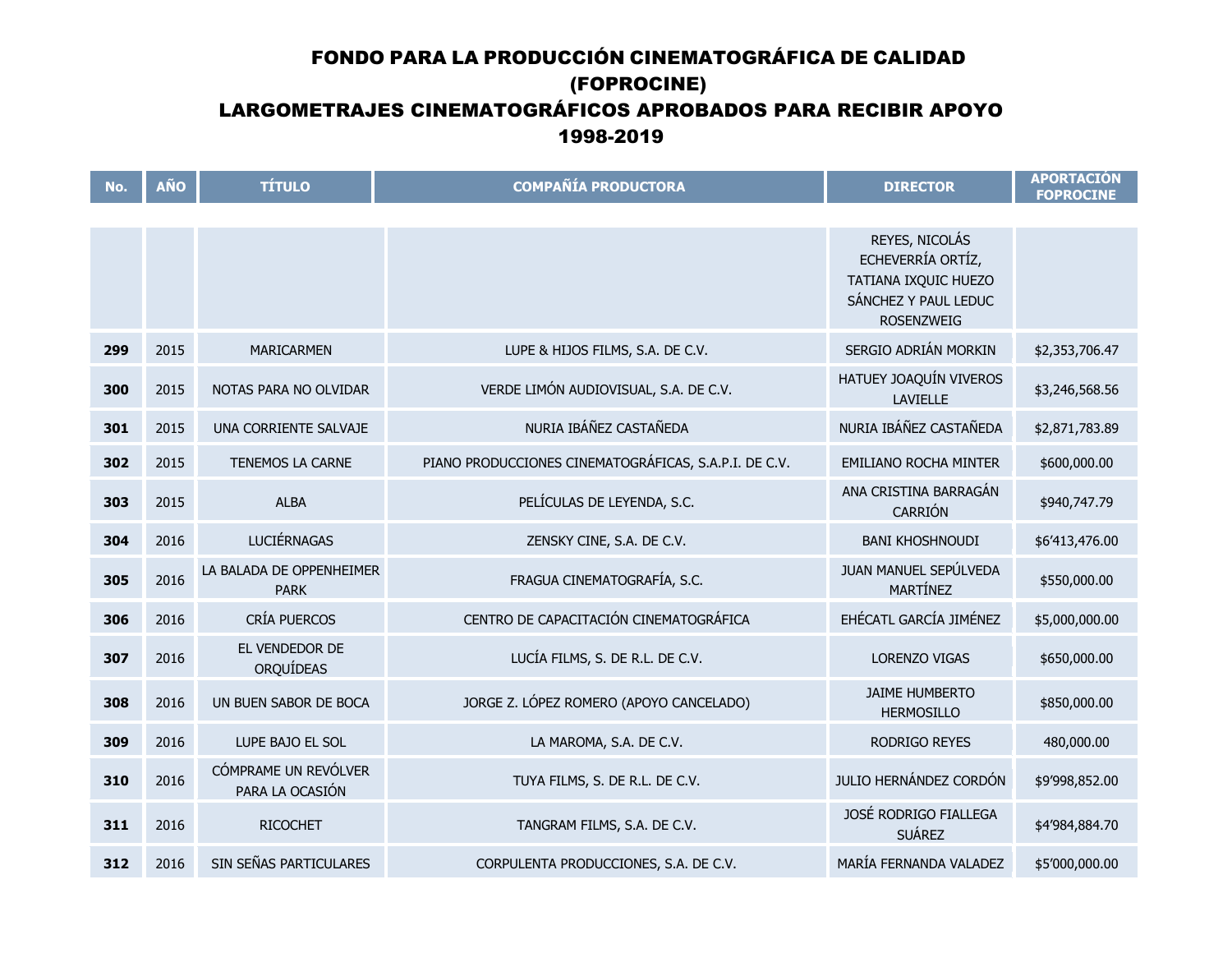| No. | <b>AÑO</b> | <b>TÍTULO</b>                          | <b>COMPAÑÍA PRODUCTORA</b>                 | <b>DIRECTOR</b>                                   | <b>APORTACIÓN</b><br><b>FOPROCINE</b> |
|-----|------------|----------------------------------------|--------------------------------------------|---------------------------------------------------|---------------------------------------|
|     |            |                                        |                                            |                                                   |                                       |
|     |            |                                        |                                            | <b>RODRÍGUEZ</b>                                  |                                       |
| 313 | 2016       | CALYPSO. LOS NIÑOS DEL<br><b>ÉXODO</b> | KMZ PRODUCCIONES, S.A. DE C.V.             | WILMA GÓMEZ LUENGO                                | \$1'240,198.10                        |
| 314 | 2016       | FBI FRANCISCOS BANDA<br>INTERNACIONAL  | CHANTALE ELISE GUEDY ZARATE.               | <b>GUSTAVO ADOLFO GAMOU</b><br><b>HARÁN</b>       | \$3'200,396.50                        |
| 315 | 2016       | LA MISMA SANGRE                        | FRANSCISCO DANIEL ROJO SOLÍS               | ÁNGEL RICARDO LINARES<br><b>COLMENARES</b>        | \$1'250,000.00                        |
| 316 | 2016       | APRENDER A OBSERVAR                    | FICHA CINE, S. DE R.L. DE C.V.             | RODRIGO HERNÁNDEZ<br>TEJERO Y ELPIDIA NIKOU       | \$1'000,000.00                        |
| 317 | 2016       | LA COMPAÑÍA QUE<br><b>CONSERVAS</b>    | DIEGO GUTIÉRREZ COPPE                      | DIEGO GUTIÉRREZ COPPE                             | \$828,765.00                          |
| 318 | 2016       | TOTE_ABUELO                            | TERRA NOSTRA IMAGEN, S.A.                  | MARÍA DOLORES ARIAS<br>MARTÍNEZ                   | \$970,872.84                          |
| 319 | 2016       | TRAS LA PRISIÓN                        | TATIANA GARCÍA ALTAGRACIA                  | PAU ORTÍZ ROSELL                                  | \$1'063,266.00                        |
| 320 | 2017       | <b>LOS VECINOS</b>                     | AGALMA, S.A. DE C.V.                       | DIANA CARDOZO BENIA                               | \$10'000,000.00                       |
| 321 | 2017       | NUDO MIXTECO                           | MADRECINE, S. DE R.L. DE C.V.              | MARÍA DE LOS ÁNGELES<br><b>CRUZ MURILLO</b>       | \$4'235,242.00                        |
| 322 | 2017       | <b>SOLEDAD</b>                         | DIVA FILMS, S.A. DE C.V.                   | <b>GUILLERMO ALEJANDRO</b><br>ARGÜLLES ECHEVARRÍA | \$5'000,000.00                        |
| 323 | 2017       | # MICKEY                               | VENADO FILMS, S.A. DE C.V.                 | MARÍA BETZABÉ GARCÍA<br><b>GALINDO</b>            | \$3'530,573.30                        |
| 324 | 2017       | ANAYELI                                | MISAEL ALVA ALVA                           | MISAEL ALVA ALVA                                  | \$2'359,030.30                        |
| 325 | 2017       | COSAS QUE NO HACEMOS                   | OJO DE VACA PRODUCTORA, S. DE R.L. DE C.V. | <b>BRUNO ARNALDO</b><br>SANTAMARÍA RAZO           | \$2'045,506.70                        |
| 326 | 2017       | <b>CRUZ</b>                            | TERESA CAMOU GUERRERO                      | TERESA CAMOU GUERRERO                             | \$2'303,561.60                        |
| 327 | 2017       | DIBUJO CONTRA LAS BALAS                | ALICIA CALDERÓN TORRES                     | ALICIA CALDERÓN TORRES                            | \$2'142,321.90                        |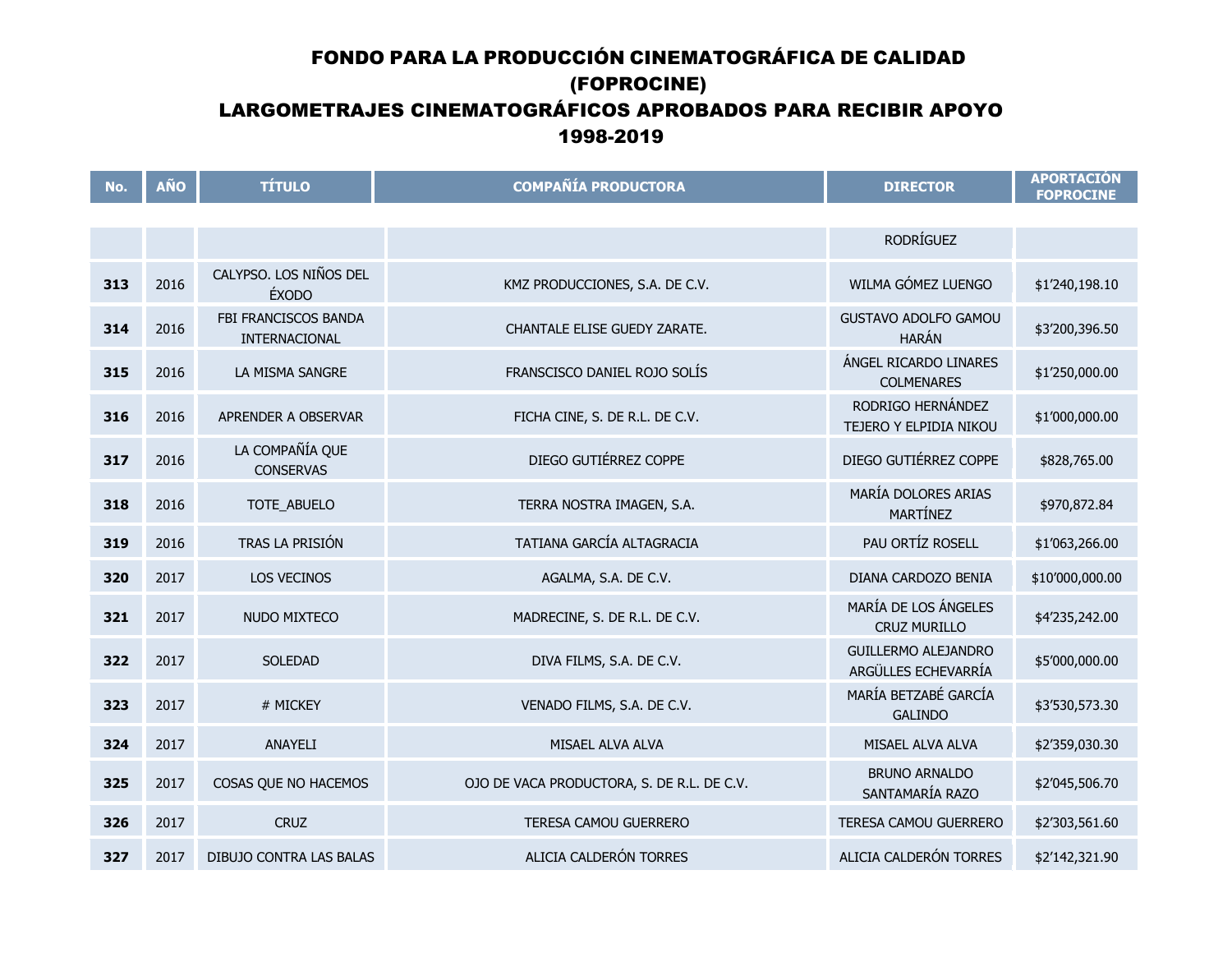| No. | <b>AÑO</b> | <b>TÍTULO</b>                                      | <b>COMPAÑÍA PRODUCTORA</b>                                  | <b>DIRECTOR</b>                                 | <b>APORTACIÓN</b><br><b>FOPROCINE</b> |
|-----|------------|----------------------------------------------------|-------------------------------------------------------------|-------------------------------------------------|---------------------------------------|
|     |            |                                                    |                                                             |                                                 |                                       |
| 328 | 2017       | LA INVENCIÓN DEL MAR                               | ADRIÁN ORTÍZ MACIEL                                         | ADRIÁN ORTÍZ MACIEL                             | \$3'448,147.80                        |
| 329 | 2017       | LA SOMBRA DEL DESIERTO                             | FRAGUA CINEMATOGRAFÍA, S.C.                                 | JUAN MANUEL SEPÚLVEDA<br><b>MARTÍNEZ</b>        | \$3'060,000.00                        |
| 330 | 2017       | TEMPORADA DE CAMPO                                 | VCM PRODUCCIONES CINEMATOGRÁFICAS, S.A. DE C.V.             | <b>ISABEL VACA DURAZO</b>                       | \$1'211,543.30                        |
| 331 | 2017       | CUANDO CIERRO LOS OJOS                             | MICHELLE ENEDINA IBAVEN MOLINA                              | MICHELLE ENEDINA IBAVEN<br><b>MOLINA</b>        | \$1'211,094.90                        |
| 332 | 2017       | LA CAMARISTA                                       | LILA DENISE AVILÉS SOLÍS                                    | LILA DENISE AVILÉS SOLÍS                        | \$1'845,807.70                        |
| 333 | 2017       | LA MALA NOCHE                                      | CANÍBAL NETWORKS, S.A DE C.V.                               | <b>GABRIELA CALVACHE</b><br><b>VELASCO</b>      | \$1'600,000.00                        |
| 334 | 2017       | LA PERLA DE MARINA                                 | DANIELA ELENA ALATORRE BENARD                               | DANIELA ELENA ALATORRE<br><b>BENARD</b>         | \$1'001,025.40                        |
| 335 | 2017       | UNA ISLA EN EL CONTINENTE                          | PLANETARIO MÓVIL DE ALTA DEFINICIÓN Y SONIDOS, S.A. DE C.V. | JUAN PABLO MIQUIRRAY<br><b>SOTO</b>             | \$1'496,957.10                        |
| 336 | 2017       | MASACRE EN TEQUES                                  | CENTRO DE CAPACITACIÓN CINEMATOGRÁFICA                      | RODRIGO HERNÁNDEZ CRUZ                          | \$5'000,000.00                        |
| 337 | 2017       | LA FRONTERA INVISIBLE                              | CENTRO DE CAPACITACIÓN CINEMATOGRÁFICA                      | MARIANA FLORES VILLALBA                         | \$1'250,000.00                        |
| 338 | 2017       | SOBRE LA ESTABILIDAD DE<br><b>LOS TRES CUERPOS</b> | CENTRO UNIVERSITARIO DE ESTUDIOS CINEMATOGRÁFICOS           | CARLOS LENIN TREVIÑO<br><b>RODRIGUEZ</b>        | \$5'000,000.00                        |
| 339 | 2017       | NO SON HORAS DE OLVIDAR                            | CENTRO UNIVERSITARIO DE ESTUDIOS CINEMATOGRÁFICOS           | DAVID JESÚS CASTAÑÓN<br><b>MEDINA</b>           | \$1'250,000.00                        |
| 340 | 2018       | <b>LAND</b>                                        | PIANO PRODUCCIONES CINEMATOGRÁFICAS, S.A.P.I. DE C.V.       | ALI BABAK JALALI                                | \$492,535.86                          |
| 341 | 2018       | <b>MAMACITA</b>                                    | JUAN PABLO ESTRADA TORRESCANO                               | JUAN PABLO ESTRADA<br><b>TORRESCANO</b>         | \$1'000,000.00                        |
| 342 | 2018       | <b>CENTRO DA TERRA</b>                             | VINAY CINE, S.A. DE C.V.                                    | <b>GABRIEL SEABRA DE MELO</b><br><b>MASCARO</b> | \$2'808,000.00                        |
| 343 | 2018       | EL ACTOR PRINCIPAL                                 | LE PETIT SOLDAT CINEMA, S.A. DE C.V.                        | PAULA MARCOVITCH<br><b>EDELSTEIN</b>            | \$1'200,000.00                        |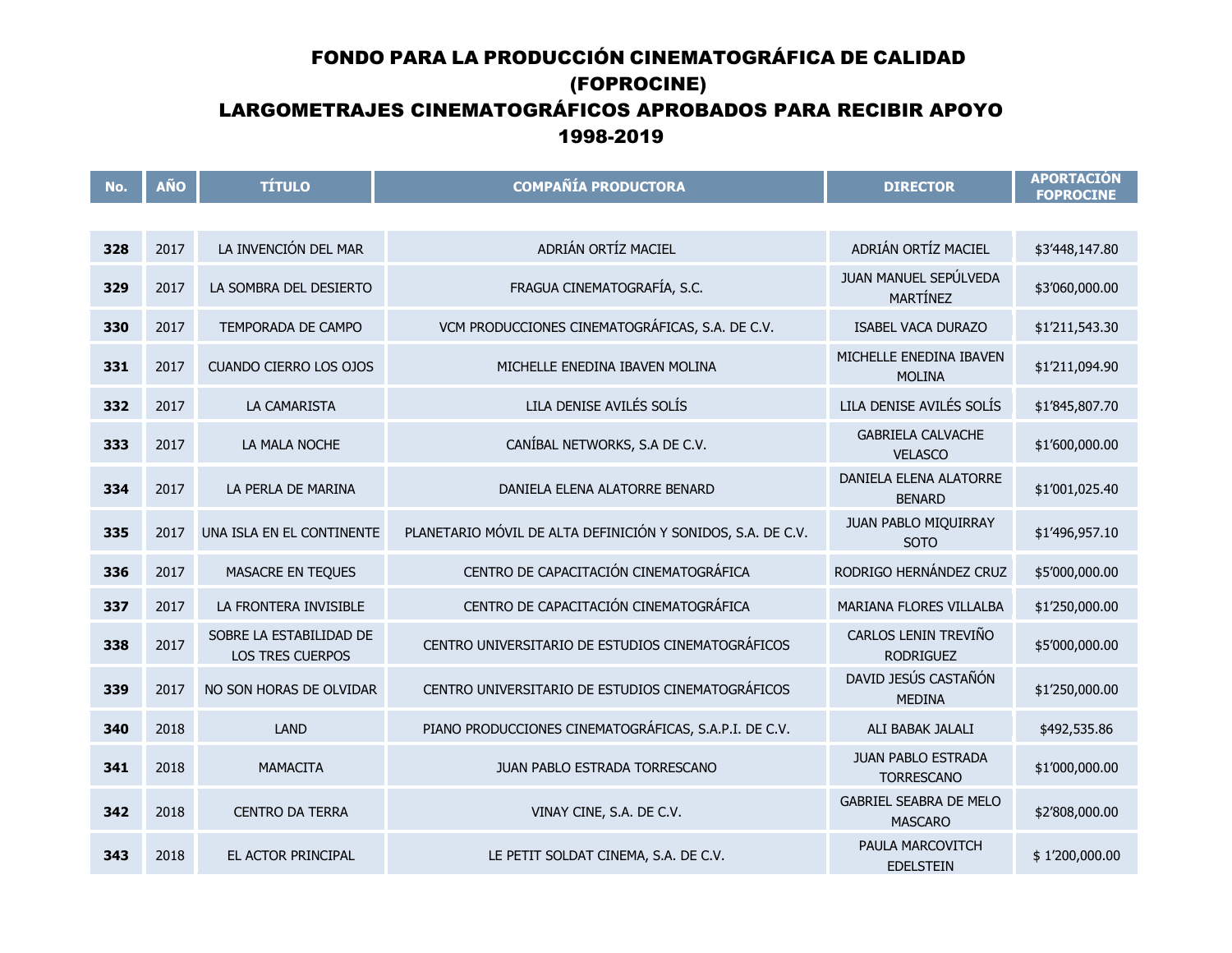| No. | <b>AÑO</b> | <b>TÍTULO</b>                  | <b>COMPAÑÍA PRODUCTORA</b>                                             | <b>DIRECTOR</b>                                                      | <b>APORTACIÓN</b><br><b>FOPROCINE</b> |
|-----|------------|--------------------------------|------------------------------------------------------------------------|----------------------------------------------------------------------|---------------------------------------|
|     |            |                                |                                                                        |                                                                      |                                       |
| 344 | 2018       | EL COMPLOT MONGOL              | CINE QUA NON FILMS, S.A. DE C.V.                                       | FRANCISCO JOSÉ SEBASTIÁN<br><b>VEGA DEL AMO</b>                      | \$2'000,000.00                        |
| 345 | 2018       | <b>FUEGO ADENTRO</b>           | JESÚS MARIO LOZANO ALAMILLA                                            | JESÚ MARIO LOZANO<br><b>ALAMILLA</b>                                 | \$1'916,336.20                        |
| 346 | 2018       | <b>OBSERVAR LAS AVES</b>       | DRAÍZ PRODUCCIONES, S.A.P.I. DE C.V.                                   | ANDREA DONAJÍ MARTÍNEZ<br><b>CROWTHER</b>                            | \$1'999,968.40                        |
| 347 | 2018       | DE LA CANA A LA LLECA          | CHARCO INDUSTRIAS CREATIVAS, S.C. DE R.L. DE C.V. (APOYO<br>CANCELADO) | CARLOS AUGUSTO CRUZ<br><b>SUAZO</b>                                  | \$1'226,446.60                        |
| 348 | 2018       | EL CORREDOR SIN HUELLAS        | ALTAMIRA PRODUCCIONES, S.A. DE C.V. (APOYO CANCELADO)                  | SERGIO VALENTE GURROLA                                               | \$476,861.00                          |
| 349 | 2018       | <b>LA CANDIDATA</b>            | POR IMAGEN Y SONIDOS CAPITAL, S. DE R.L. DE C.V.                       | RONALD RIVAS CASILLAS Y<br>EMIL ERNESTO GUEVARA<br><b>MALAVE</b>     | \$1'118,793.50                        |
| 350 | 2018       | <b>LA COLONIAL</b>             | FRANCISCO DAVID BUITRÓN FERNÁNDEZ (APOYO CANCELADO)                    | FRANCISCO DAVID BUITRÓN<br><b>FERNÁNDEZ</b>                          | \$1'457,250.34                        |
| 351 | 2018       | <b>MI NO LUGAR</b>             | CHULADA FILMS, S.A. DE C.V. (APOYO CANCELADO)                          | ISIS ALEJANDRA AHUMADA<br><b>MONROY</b>                              | \$1'526,390.89                        |
| 352 | 2018       | ¿QUÉ LES PASÓ A LAS<br>ABEJAD? | ADRIANA DE LOURDES OTERO PUERTO                                        | ADRIANA DE LOURDES<br>OTERO PUERTO Y ROBIN<br>ALEJANDRO CANUL SUÁREZ | \$1'034,116.40                        |
| 353 | 2018       | <b>ARMAS BLANCAS</b>           | MARIANA MUSALEM RAMOS                                                  | MARIANA MUSALEM RAMOS                                                | \$4'220,384.00                        |
| 354 | 2018       | EFÍMERA                        | NOBODY, S.A.P.I. DE C.V.                                               | LUIS MARIANO GARCÍA<br><b>VILLANUEVA</b>                             | \$4'998.604.80                        |
| 355 | 2018       | <b>INSULAR</b>                 | CINE MURCIÉLAGO, S.A.P.I. DE C.V.                                      | FEDERICO ADORNO ROMERO                                               | \$1'862,386.20                        |
| 356 | 2018       | <b>INVIERNO</b>                | RED SAMURAI PICTURES, S.A.P.I. DE C.V. (APOYO CANCELADO)               | HIROMI KAMATA TREJO<br><b>LUNA</b>                                   | \$5'000,000.00                        |
| 357 | 2018       | LOS DÍAS FRANCOS               | PRODUCCIONES VARIOS LOBOS, S.A. DE C.V.                                | ULISES PEREZ MANCILLA                                                | \$4'995,772.00                        |
| 358 | 2018       | <b>MARTÍNEZ</b>                | MARÍA LORENA PADILLA BAÑUELOS                                          | MARÍA LORENA PADILLA                                                 | \$4'472,950.20                        |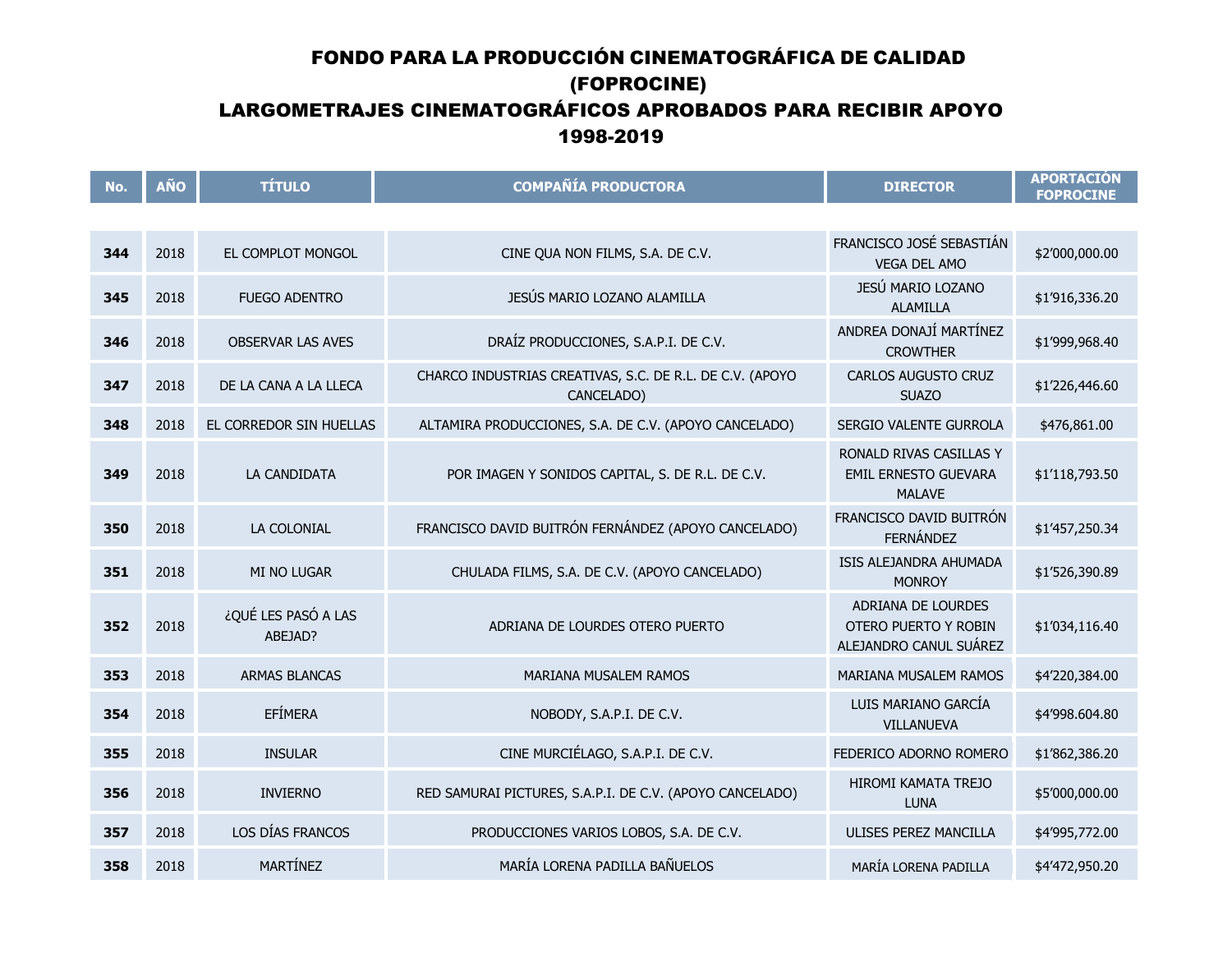| No. | <b>AÑO</b> | <b>TÍTULO</b>                       | <b>COMPAÑÍA PRODUCTORA</b>                                                              | <b>DIRECTOR</b>                                                            | <b>APORTACIÓN</b><br><b>FOPROCINE</b> |
|-----|------------|-------------------------------------|-----------------------------------------------------------------------------------------|----------------------------------------------------------------------------|---------------------------------------|
|     |            |                                     |                                                                                         |                                                                            |                                       |
|     |            |                                     |                                                                                         | <b>BAÑUELOS</b>                                                            |                                       |
| 359 | 2018       | <b>SUPERNOVA</b>                    | LOBO EN MEDIO DE LOBOS, S. DE R.L.                                                      | NATALIA LÓPEZ GALLARDO                                                     | \$5'000,000.00                        |
| 360 | 2018       | <b>VIOLENTAS MARIPOSAS</b>          | NEURAL, S.A. DE C.V. (APOYO CANCELADO)                                                  | ADOLFO DÁVILA GARCÍA                                                       | \$5'000,000.00                        |
| 361 | 2018       | EL EXILIO                           | EDEN FERNANDO BERNAL PONCE                                                              | <b>EDEN FERNANDO BERNAL</b><br><b>PONCE</b>                                | \$1'250,000.00                        |
| 362 | 2018       | LA ESQUINITA DE MÉXICO              | LEONOR MALDONADO GARCÍA                                                                 | <b>LEONOR MALDONADO</b><br><b>GARCÍA</b>                                   | \$1'250,000.00                        |
| 363 | 2018       | <b>LLUEVE</b>                       | AMATE FILMS, S.A. DE C.V.                                                               | CAROLINA CORRAL PAREDES                                                    | \$1'249,926.00                        |
| 364 | 2018       | NINFAS DEL CELULOIDE                | PERRO ROJO FILMS, S.A. DE C.V.                                                          | <b>TABATTA SALINAS</b><br>CABALLERO Y ANDREA<br><b>GAUTIER SANSALVADOR</b> | \$1'250,000.00                        |
| 365 | 2018       | <b>RED PRIVADA</b>                  | INDICE MATERIALES, S.A. DE C.V. (APOYO CANCELADO)                                       | MANUEL ALCALÁ LÓPEZ                                                        | \$1'058,506.00                        |
| 366 | 2018       | COLECCIONISTAS DE<br><b>SOMBRAS</b> | LILIA GABRIELA SOTO ARAGÓN (APOYO CANCELADO)                                            | VIVIANA GARCÍA BESNÉ                                                       | \$2'814,725.00                        |
| 367 | 2018       | LA LIBERTAD DE FIERRO               | SANTIAGO ESTEINOU LOERA CHÁVEZ                                                          | SANTIAGO ESTEINOU LOERA<br><b>CHÁVEZ</b>                                   | \$3'059,983.00                        |
| 368 | 2018       | LA PEQUEÑA HAITÍ                    | MANDARINA CINE, S.A. DE C.V.                                                            | CARLOS HERNÁNDEZ<br>VÁZQUEZ                                                | \$2'534,038.00                        |
| 369 | 2018       | LA MAMI                             | CACEROLA FILMS, S.A. DE C.V.                                                            | LAURA HERRERO GARVIN                                                       | \$1'200,000.00                        |
| 370 | 2018       | <b>BLANCO DE VERANO</b>             | CENTRO DE CAPACITACIÓN CINEMATOGRÁFICA                                                  | RODRIGO RUÍZ PATTERSON                                                     | \$5'000,000.00                        |
| 371 | 2018       | LOS DÍAS SEGÚN ELLOS                | PHOTOTAXIA PICTURES, S. DE R.L. DE C.V.                                                 | JUAN PABLO FÉLIX                                                           | \$1'860,690.00                        |
| 372 | 2018       | <b>LOS PERROS</b>                   | CENTRO UNIVERSITARIO DE ARTE, ARUITECTURA Y DISEÑO DE LA<br>UNIVERSIDAD DE GUADALAJARA. | PABLO ANDRÉS ORTA<br><b>ZAMORA</b>                                         | \$2'890,000.00                        |
| 373 | 2018       | SOY LO QUE NUNCA FUI                | UNIVERSIDAD DE LAS CALIFORNIAS INTERNACIONAL, S.C.                                      | JOSÉ RODRIGO ÁLVAREZ<br><b>FLORES</b>                                      | \$3'000,000.00                        |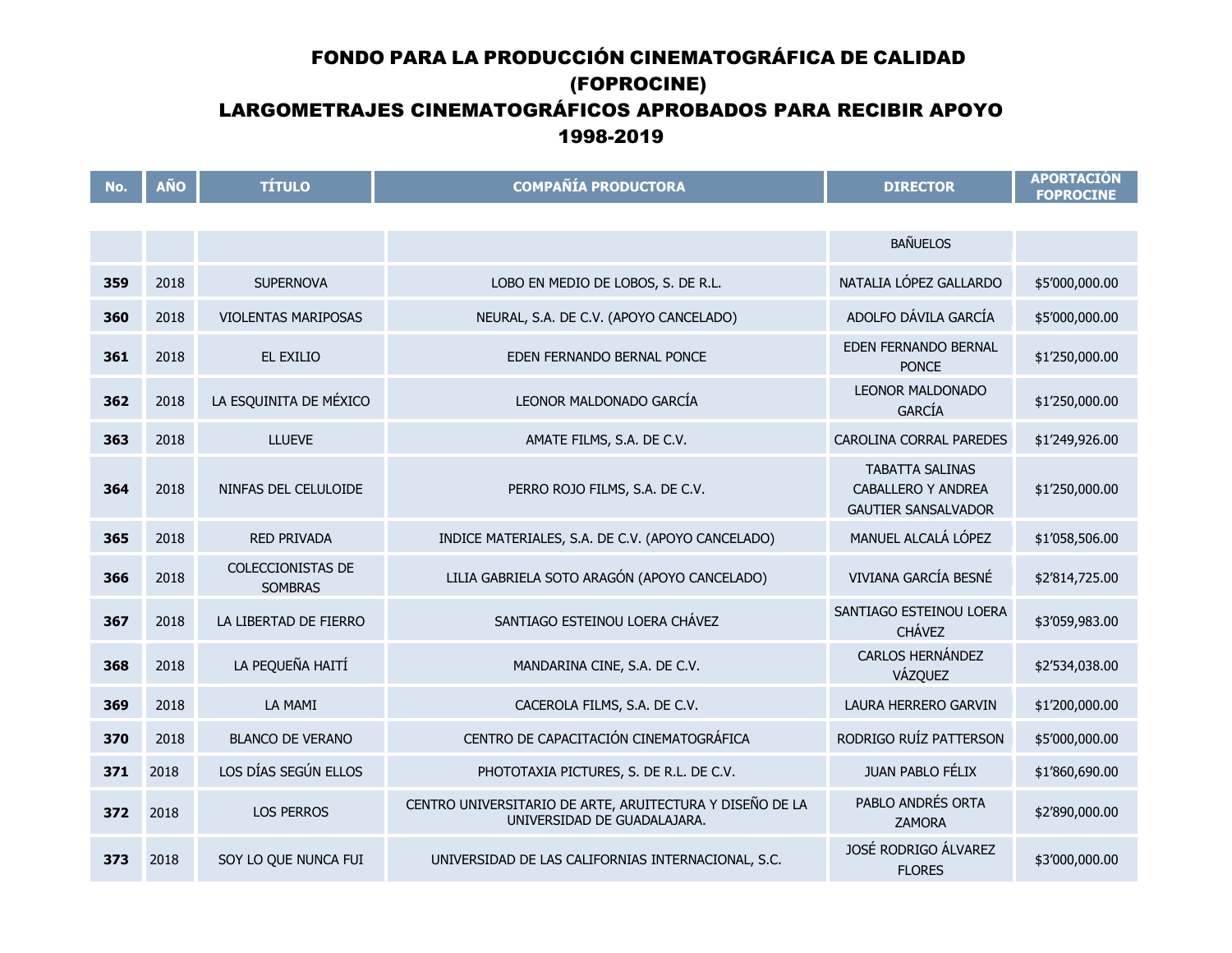| No. | <b>AÑO</b> | <b>TÍTULO</b>                                     | <b>COMPAÑÍA PRODUCTORA</b>                   | <b>DIRECTOR</b>                                           | <b>APORTACIÓN</b><br><b>FOPROCINE</b> |
|-----|------------|---------------------------------------------------|----------------------------------------------|-----------------------------------------------------------|---------------------------------------|
|     |            |                                                   |                                              |                                                           |                                       |
| 374 | 2019       | LA FIERA Y LA FIESTA                              | PIMIENTA FILMS, S.A. DE C.V.                 | LAURA AMELIA GUZMÁN<br>CONDE E ISRAEL CÁRDENAS<br>RAMÍREZ | \$1'000,000.00                        |
| 375 | 2019       | 499 AÑOS                                          | LA MAROMA, S.A. DE C.V.                      | RODRIGO REYES MANZO                                       | \$900,000.00                          |
| 376 | 2019       | <b>JEZABEL</b>                                    | REPÚBLICA SANTA, S.A. DE C.V.                | HERNÁN ALEJANDRO JABES<br>ÁGUILA                          | \$1,000,000.00                        |
| 377 | 2019       | PATITOS FEOS                                      | BALTHUS FILMS, S.A. DE C.V.                  | MAURICIO CHERNOVETZKY<br><b>LANDAU</b>                    | \$1,000,000.00                        |
| 378 | 2019       | <b>COMALA</b>                                     | GIAN FRANCO OLEG CASSINI TRISTÁN             | <b>GIAN FRANCO OLEG CASSINI</b><br><b>TRISTÁN</b>         | \$1,490,478.59                        |
| 379 | 2019       | EL VIAJE DE PATY                                  | GABRIELA RUVALCABA RENTERÍA                  | SANTIAGO PEDROCHE DE<br>SAMANIEGO                         | \$1,852,050.20                        |
| 380 | 2019       | LA SEMILLA INVISIBLE                              | NICOLE MAYNARD PINTO                         | ANDRÉS ECHEILMANN<br><b>KAISER</b>                        | \$1,800,000.00                        |
| 381 | 2019       | <b>SÍSIFOS</b>                                    | FILMACIONES DE LA CIUDAD, S. DE R.L. DE C.V. | NICOLÁS GUTIÉRREZ<br><b>WENHAMMAR</b>                     | \$861,422.96                          |
| 382 | 2019       | TIRESIAS EN OAXACA                                | RÍO LEJOS, S.A. DE C.V.                      | JORGE RAMÓN CURIOCA<br>RAMÍREZ                            | \$1,251,783.79                        |
| 383 | 2019       | UNDERDOGS (7 TO SMOKE.<br><b>BREAKIN LA VIDA)</b> | ABRAHAM ESCOBEDO SALAS                       | ABRAHAM ESCOBEDO SALAS                                    | \$1,200,000.35                        |
| 384 | 2019       | VAYCHILETIK (SUEÑOS)                              | TERRA NOSTRA IMAGEN, S.A.                    | JUAN JAVIER PÉREZ PÉREZ                                   | \$1,347,317.44                        |
| 385 | 2019       | CABALLERO ÁGUILA                                  | EL BAYO Y EL GÜIRO, S. DE R.L. DE C.V.       | ALEJANDRO BLÁZQUEZ DE<br><b>NICOLÁS</b>                   | \$5,000,000.00                        |
| 386 | 2019       | <b>CAMADA</b>                                     | CAZADOR SOLITARIO FILMS, S.A. DE C.V.        | RAÚL SEBASTIÁN<br>QUINTANILLA CASTRO                      | \$5,000,000.00                        |
| 387 | 2019       | <b>HUESERA</b>                                    | ALICIA MICHELLE GARZA CERVERA                | ALICIA MICHELLE GARZA<br><b>CERVERA</b>                   | \$4,949,123.64                        |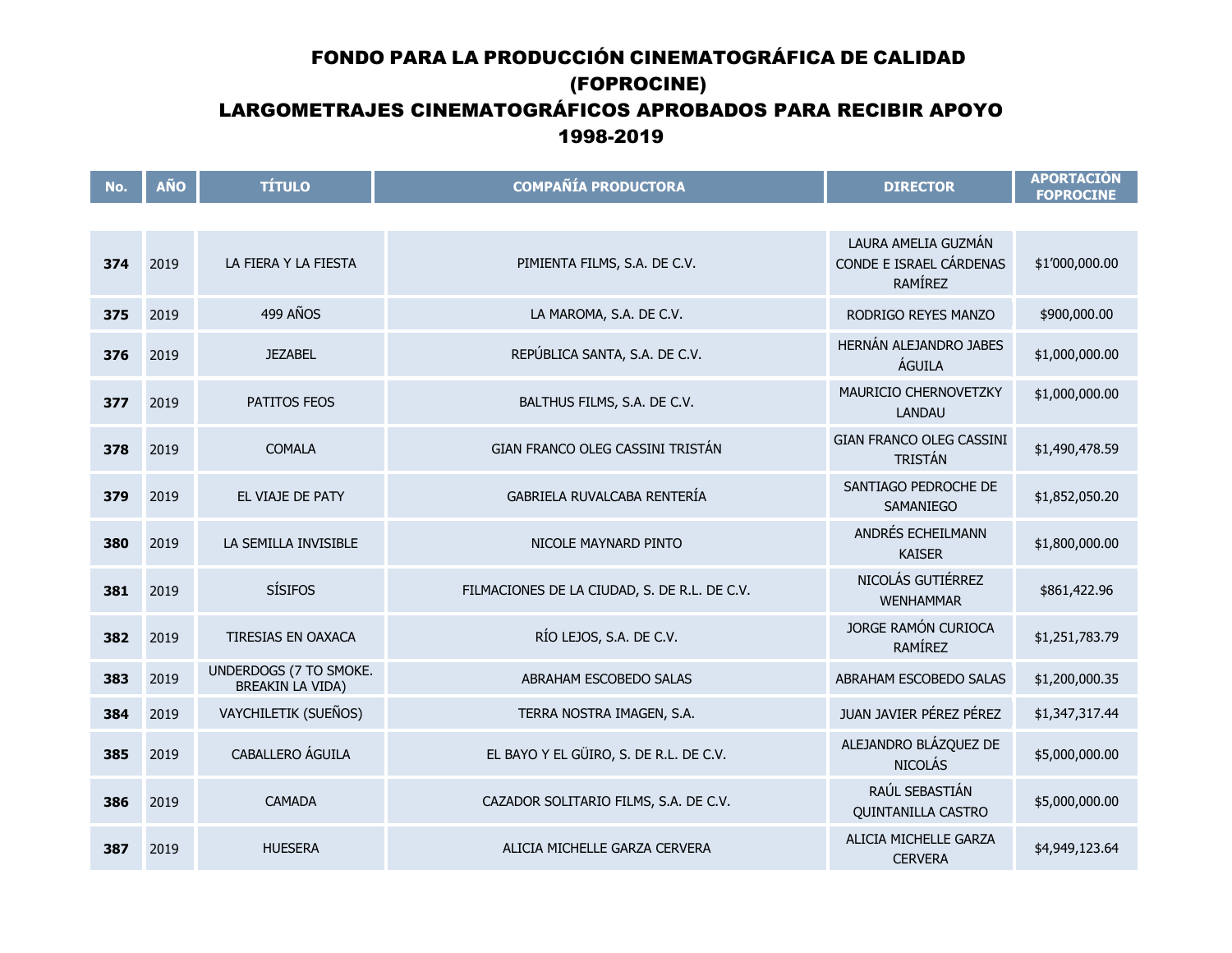| No. | <b>AÑO</b> | <b>TÍTULO</b>                          | <b>COMPAÑÍA PRODUCTORA</b>                   | <b>DIRECTOR</b>                                                     | <b>APORTACIÓN</b><br><b>FOPROCINE</b> |
|-----|------------|----------------------------------------|----------------------------------------------|---------------------------------------------------------------------|---------------------------------------|
|     |            |                                        |                                              |                                                                     |                                       |
| 388 | 2019       | <b>LA PUERTA VERDE</b>                 | GATUNOFILMS, S.A. DE C.V.                    | <b>GUILLERMO GARCÍA VEJAR</b>                                       | \$5,000,000.00                        |
| 389 | 2019       | DOS ESTACIONES                         | SIN SITIO CINE, S.A. DE C.V.                 | JUAN PABLO GONZÁLEZ<br><b>GONZÁLEZ</b>                              | \$7,201,751.00                        |
| 390 | 2019       | MARÍA MONTAÑA                          | ATLÁNTIDA CINE, S.A. DE C.V.                 | BÁRBARA OCHOA<br><b>CASTAÑEDA</b>                                   | \$7,518,197.00                        |
| 391 | 2019       | POLE DANCE                             | PRODUCCIONES TRAGALUZ, S.A. DE C.V.          | MARYSE FERNANDA SISTACH<br><b>PERRET</b>                            | \$9,120,000.00                        |
| 392 | 2019       | <b>PASO DEL NORTE</b>                  | JUGO DE LUNA FILMS, S.A. DE C.V.             | DAVID PABLOS SÁNCHEZ                                                | \$8,000,000.00                        |
| 393 | 2019       | <b>SLEEPWALK</b>                       | FOREVER UNDERGROUND CINE, S. DE R.L. DE C.V. | RICARDO GONZÁLEZ SILVA                                              | \$6,423,168.00                        |
| 394 | 2019       | EL AUTÉNTICO DE LA COSTA               | ERÉNDIRA HERNPANDEZ CÁRDENAS                 | JUAN CRISTÓBAL JASSO<br><b>AGUILAR</b>                              | \$1,296,807.28                        |
| 395 | 2019       | OFF THE ROAD                           | JOSÉ LUIS VILLANUEVA ARIAS                   | JOSÉ LUIS PÉREZ MARTÍNEZ                                            | \$680,868.55                          |
| 396 | 2019       | <b>OMBLIGO</b>                         | MERKADO 13 AUDIOVISUAL, S. DE R.L. DE C.V.   | ERIKA MERCADO SÁNCHEZ                                               | \$1,249,927.68                        |
| 397 | 2019       | CREACIÓN DE SUEÑOS                     | DOLORES SÁNTIZ GÓMEZ                         | PEDRO DANIEL LÓPEZ LÓPEZ                                            | \$1,2221699.58                        |
| 398 | 2019       | EL LLANTO DE LAS<br><b>TORTUGAS</b>    | VICTORIA ARELLANO RIVERA                     | JAIME VILLA GALINDO                                                 | \$2,057,003.10                        |
| 399 | 2019       | <b>ISLEÑO</b>                          | CÉSAR ALBERTO GARCÍA TALAMANTES              | CÉSAR ALBERTO GARCÍA<br><b>TALAMANTES</b>                           | \$2,791,532.00                        |
| 400 | 2019       | NÓMADAS DE LA 57                       | YULI MARGARITA RODRÍGUEZ RODRÍGUEZ           | ALBERTO SAÚL ARNAUT<br>ESTRADA Y JOSÉ MARÍA<br><b>CASTRO IBARRA</b> | \$3,587,910.75                        |
| 401 | 2019       | EL OJO DE AGUA DE LOS<br><b>GALVEZ</b> | OMAR FOGLIO ALMADA                           | ANA PAOLA RODRÍGUEZ<br>ESPAÑA Y JOSÉ LUIS<br><b>FIGUEROA LEWIS</b>  | \$3,317,134.50                        |
| 402 | 2019       | LA BÚSQUEDA                            | AMAINA FILMS, S.A. DE C.V.                   | <b>ANAÏS HUERTA</b>                                                 | \$2,981,061.22                        |